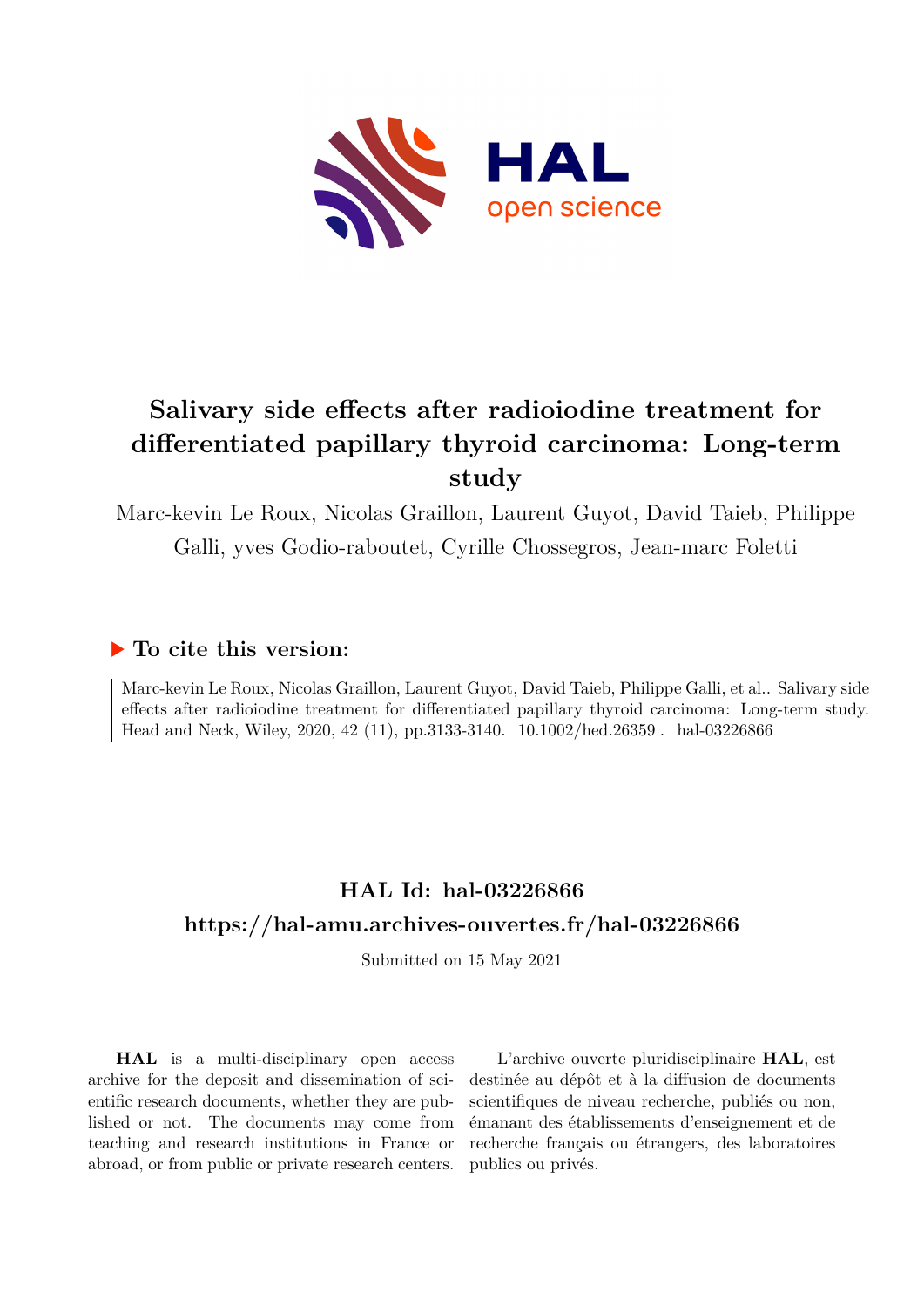Head & Neck



Head and Neck

### **Salivary side effects after radioiodine treatment for differentiated papillary thyroid carcinoma: a long-term study.**

| Journal:                         | Head & Neck                                                                                                                                                                                                                                                                                                                                                                                                                                                                                                                                                                                                                                                                                                   |
|----------------------------------|---------------------------------------------------------------------------------------------------------------------------------------------------------------------------------------------------------------------------------------------------------------------------------------------------------------------------------------------------------------------------------------------------------------------------------------------------------------------------------------------------------------------------------------------------------------------------------------------------------------------------------------------------------------------------------------------------------------|
| Manuscript ID                    | HED-20-0004.R1                                                                                                                                                                                                                                                                                                                                                                                                                                                                                                                                                                                                                                                                                                |
| Wiley - Manuscript type:         | Original Article                                                                                                                                                                                                                                                                                                                                                                                                                                                                                                                                                                                                                                                                                              |
| Date Submitted by the<br>Author: | 05-Apr-2020                                                                                                                                                                                                                                                                                                                                                                                                                                                                                                                                                                                                                                                                                                   |
| Complete List of Authors:        | LE ROUX, MARC-KEVIN; Conception's University Hospital Center, Oral<br>and Maxillofacial Surgery Department<br>Graillon, Nicolas; Conception's University Hospital Center, Oral and<br>Maxillofacial Surgery Department<br>Guyot, Laurent; Aix Marseille Université; APHM, service de chirurgie<br>maxillo-faciale et plastique de la face<br>Taieb, David; TIMONE university hospital,<br>Galli, Philippe; Hospital Conception<br>Godio-Raboutet, Yves; IFSTTAR Marseille-Salon de Provence<br>Chossegros, Cyrille; Conception's University Hospital Center, Oral and<br>Maxillofacial Surgery Department<br>Foletti, Jean Marc; North Hospital, Aix Marseille University, of Oral &<br>Maxillofacial Surgery |
| Key Words:                       | Salivary glands, Thyroid cancer, radioiodine therapy, sialadenitis,<br>xerostomia                                                                                                                                                                                                                                                                                                                                                                                                                                                                                                                                                                                                                             |
|                                  |                                                                                                                                                                                                                                                                                                                                                                                                                                                                                                                                                                                                                                                                                                               |

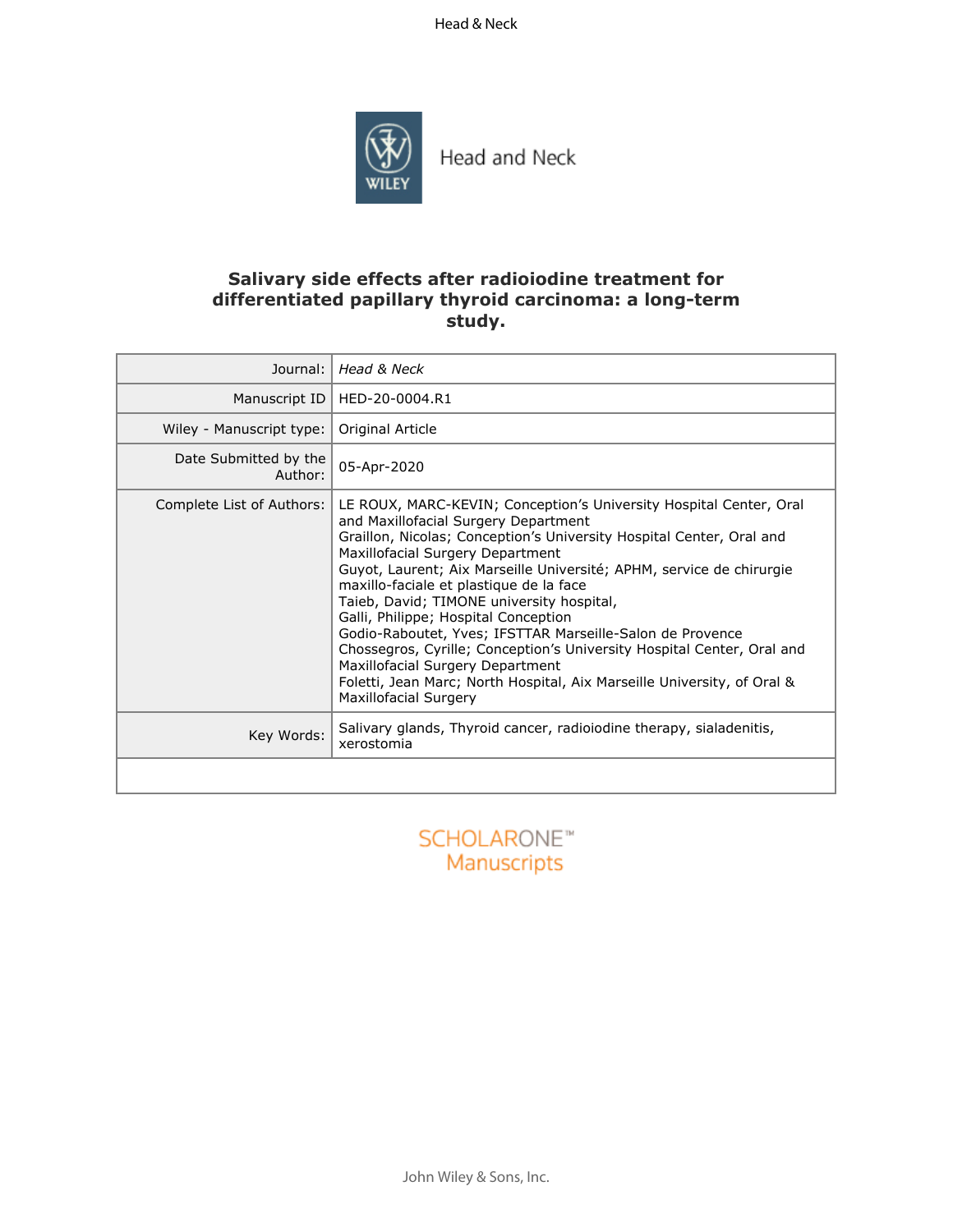$\mathbf{1}$  $\overline{2}$ 

# Salivary side effects after radioiodine treatment for differentiated papillary thyroid carcinoma: a long-term study.

Marc-Kevin Le Roux MD<sup>1,2,3</sup>, Graillon Nicolas, MD<sup>1,2</sup>, Laurent Guyot, MD, PhD<sup>1,2</sup>, David Taieb <sup>2,4</sup>, Galli Philippe<sup>1,2</sup>, Yves Godio-Raboutet<sup>3</sup>, Cyrille Chossegros<sup>1,2</sup>, Jean-Marc Foletti,  $MD<sup>1,2,3</sup>$ 

otion, Department of Maxillofacial surge<br>rd Baille, 13005 Marseille. France<br>STTAR, Marseille, France<br>STTAR, LBA, Marseille, France<br>Department of Nuclear Medecine, 278 Ru 1. APHM, CHU Conception, Department of Maxillofacial surgery and stomatology of Pr Chossegros, 147 Boulevard Baille, 13005 Marseille. France

2. Aix Marseille Univ, IFSTTAR, Marseille, France

3. Aix Marseille Univ, IFSTTAR, LBA, Marseille, France

4. APHM, CHU Timone, Department of Nuclear Medecine, 278 Rue Saint Pierre, 13005 Marseille, France

Corresponding author:

Marc-Kevin Le Roux, MD

Street address:

Conception University Hospital,

147 Boulevard Baille, 13005 Marseille. France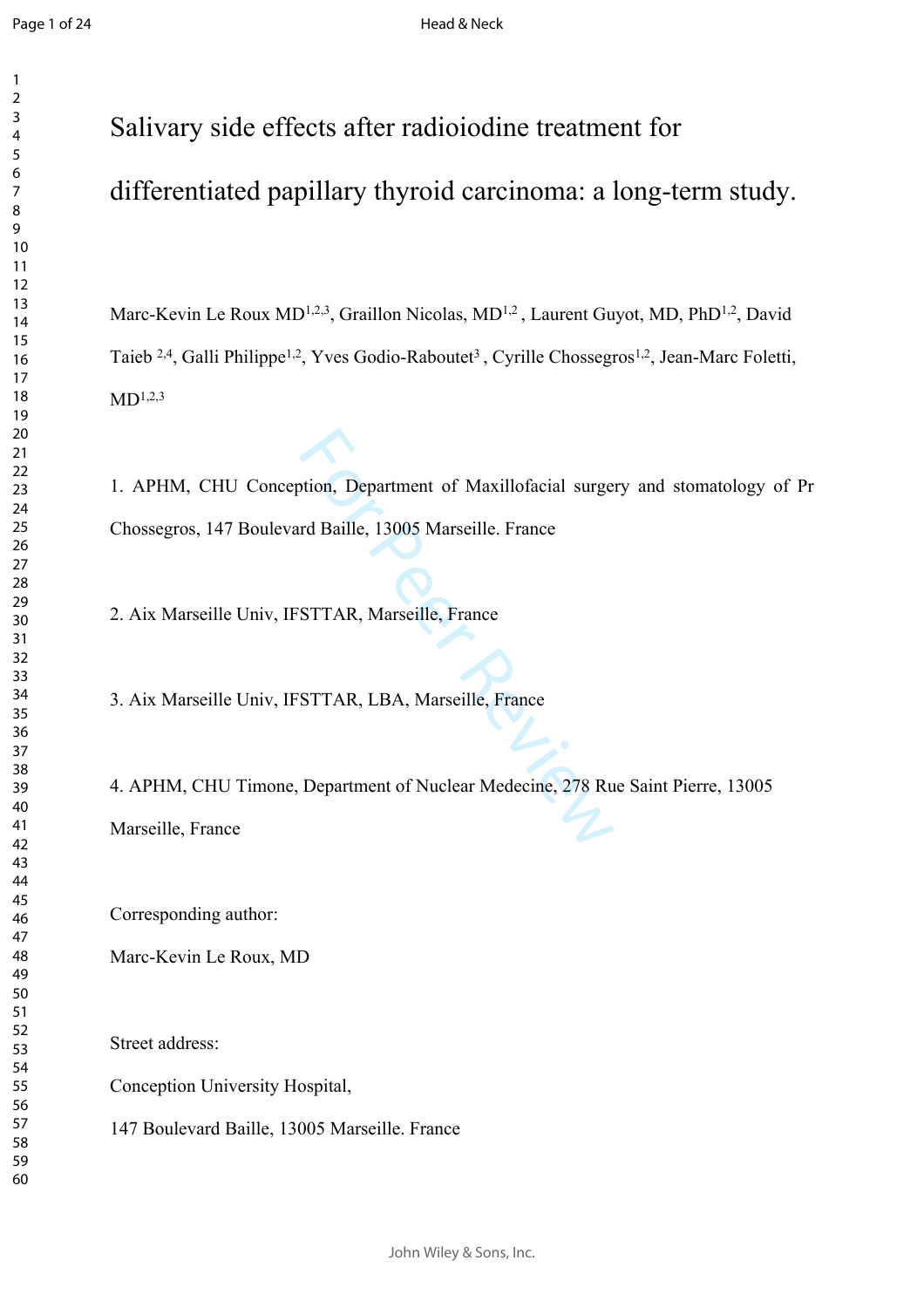Email :

Marc.kevin.leroux@gmail.com

[marc.le-roux@ap-hm.fr](mailto:marc.le-roux@ap-hm.fr)

ORCID ID :

https://orcid.org/0000-0001-6953-4551

Running title: Long-term radioiodine salivary side effects after thyroid papillary carcinoma

Fhyroid ca... Keywords: Salivary glands, Thyroid cancer, radioiodine therapy, sialadenitis, xerostomia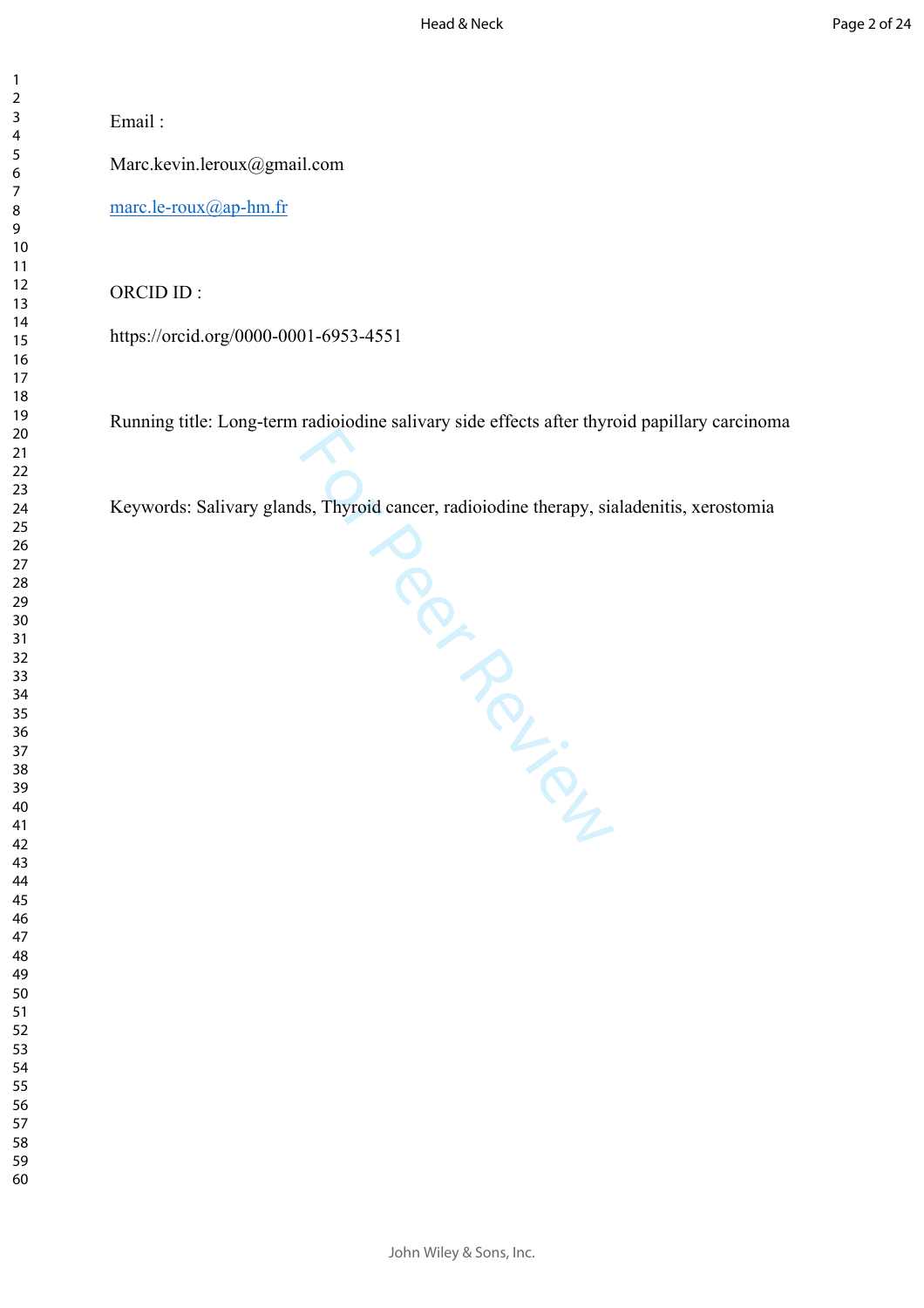$\mathbf{1}$  $\overline{2}$ 

## Abstract

#### *Background*

Although many studies focus on short-term side effects of radioiodine therapy, almost none studied long-term side effects. We assessed radioiodine long-term salivary side effects after radioiodine treatment for differentiated papillary thyroid carcinoma and compared it to short term morbidity within the same population.

#### *Methods*

Frame population.<br>
inistrated questionnaire was submitted in 20<br>
01/2011 and 12/2012. These patients had<br>
rs before.<br>
ficant reduction for salivary side effects: d<br>
area, swelling, pain, a bad or salty taste in<br>
et. A standardized self-administrated questionnaire was submitted in 2019 by patients treated with radioiodine between 01/2011 and 12/2012. These patients had already answered the same questionnaire 6 years before.

#### *Results*

Our study showed a significant reduction for salivary side effects: discomfort in submandibular or parotid area, swelling, pain, a bad or salty taste in the mouth, allowing to get back to a "normal" diet.

#### *Conclusions*

Our study suggests that a significant rate of patients will recover from I<sup>131</sup> therapy salivary side effects. As almost 30% of these remissions happened during our late stage follow-up, we highlight the necessity of a long-term follow-up in these patients.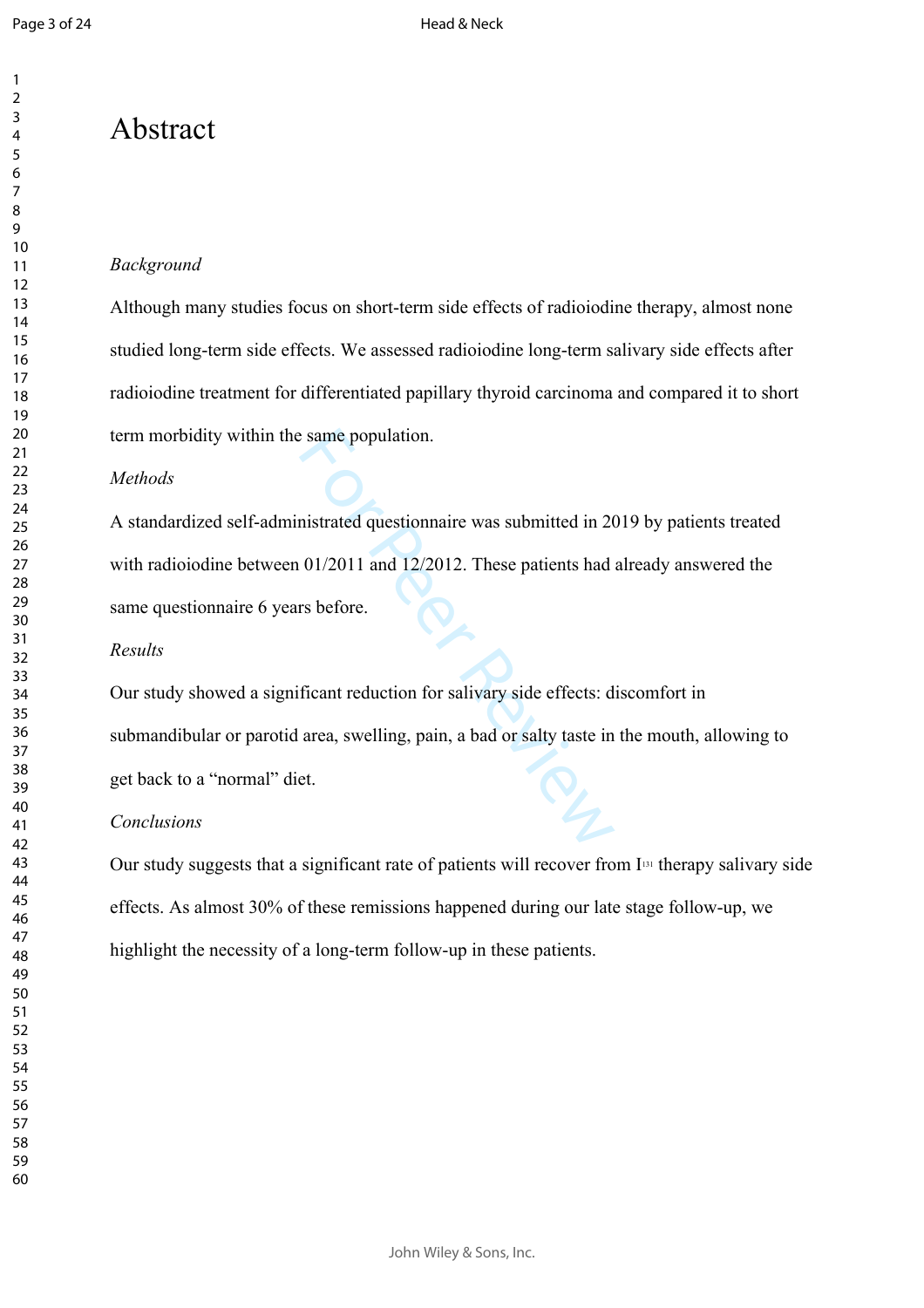## Introduction

Radioiodine treatment has reached a great rate of success along with surgery in differentiated papillary thyroid carcinoma (DPTC) treatment over the last 70 years. (1) Radioiodine is specifically known to fix to the vesicular thyroid cells but a similar uptake also occurs in the salivary, lacrimal glands and nasal mucosa by the means of the sodium iodide symporter.(2) Iodine-131  $(I<sup>131</sup>)$  therapy is associated with a high prevalence of side effects, especially salivary and lacrimal gland dysfunction (sicca syndrome), nasal dryness, gustatory dysfunction and dysphagia. $(3)(4)(5)(6)(7)(8)(9)$ 

 $\text{ia.}(3)(4)(5)(6)(7)(8)(9)$ <br>iign but have a significant influence on the<br>parotid alternating swelling, and xerostom<br>e treatment but may also occur later on and<br>is and dental caries are well known commo<br>serious late side effect These side effects are benign but have a significant influence on the patient's quality of life.(10) Sialadenitis, pre-parotid alternating swelling, and xerostomia usually occur in the first days after radioiodine treatment but may also occur later on and lead to chronic complications. Candidiasis and dental caries are well known common long-term complications, and some serious late side effects such as; hematotoxic reaction, cancers, leukemia and pulmonary diseases have been identified. (11)(12)

Trials are insufficient to assert the efficacy of interventions to prevent radio-induced salivary dysfunctions by both synthetic or natural agents (lemon, vitamin E, curcumin, chewing gum).

(13)

As short-term salivary effects have been well studied, and have found a high rate of side effects with xerostomia as the predominant symptom, no long-term study focusing on salivary side effects and the evolution of the incidence throughout time has been performed. Our objective was to assess radioiodine long-term salivary side effects after radioiodine treatment for DPTC and compare it to short term morbidity within the same population.

## Materials and methods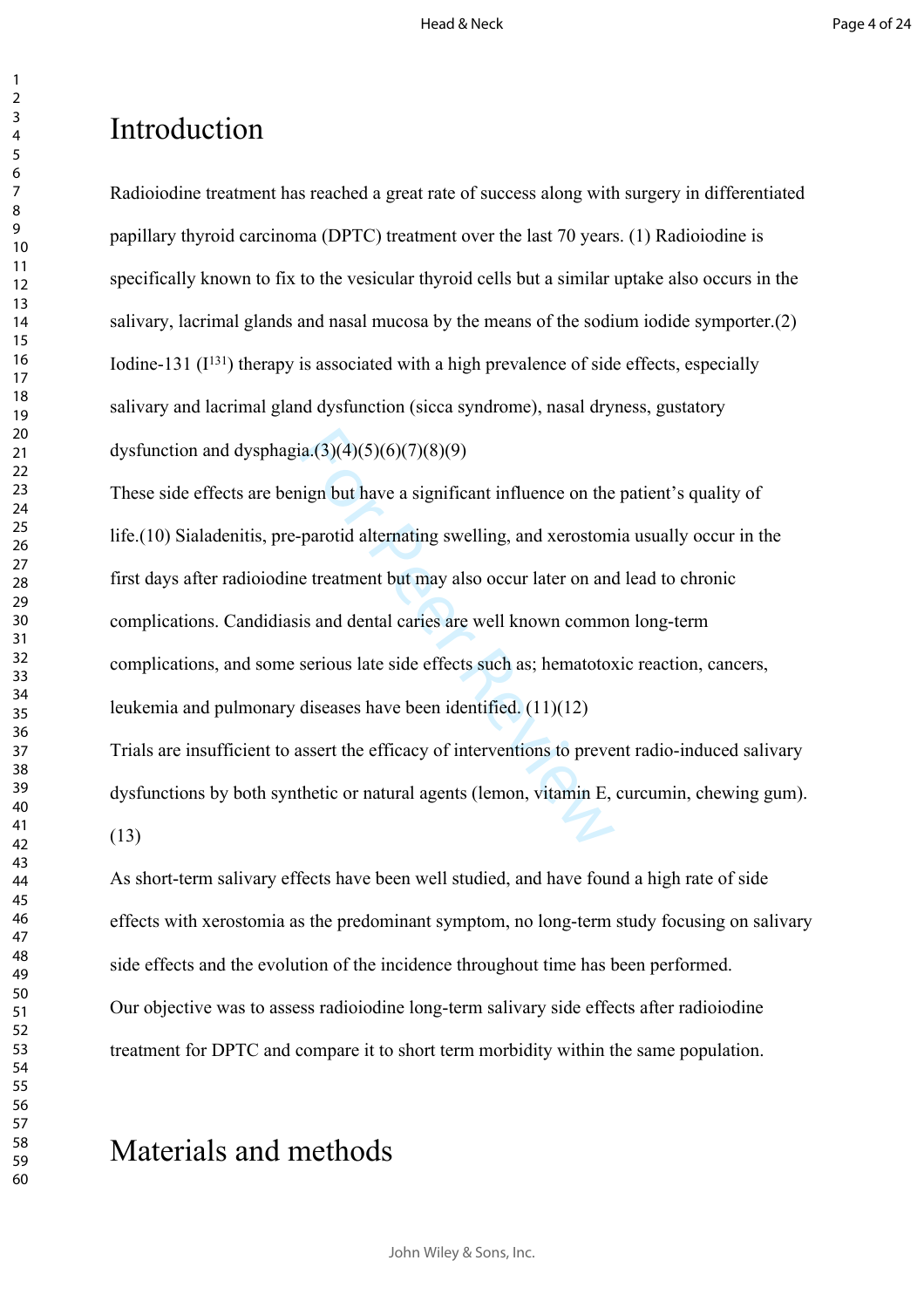$\mathbf{1}$ 

#### $\overline{2}$  $\overline{3}$  $\overline{4}$  $\overline{7}$

### Patients

A prospective comparative within-population study was carried out by having submitted a standardized questionnaire in 2013 and in 2019 to patients which went through radioiodine treatment for a DPTC between January 2011 and December 2012.

The only difference between the 2013 and the 2019 questionnaire was the addition of "During the last 3 years" which is found at the beginning of every question. We consider this study as a long-term evaluation of side effects as symptoms were assessed between 3 to 6 years after radioiodine treatment.

413 patients were included after having responded for the first time to the questionnaire in 2013 and after, exclusion criteria were applied. (14) Exclusion criteria were patients unable to respond due to mental, physical illness or disability, cancer recurrence, or who underwent more than one radioiodine treatment.

d after having responded for the first time<br>criteria were applied. (14) Exclusion crite<br>physical illness or disability, cancer recurn<br>e treatment.<br>psules, 100 mCi (3.7 GBq, Covidien plc, I<br>m or stimulation by recombinant h Patients were given I<sup>131</sup> capsules, 100 mCi (3.7 GBq, Covidien plc, Dublin, Ireland) during an episode of hypothyroidism or stimulation by recombinant human thyrothropin. During their stay in the department, they were given prophylactic lemon juice three times a day, starting four hours after treatment to increase the salivary discharge and reduce salivary radioiodine (I<sup>131</sup>) uptake. Levothyroxin 2 μg/kg was given to hypothyroid patients the day after treatment, and anti-inflammatory drugs were given for five days, if they had pain or tender swelling.

### **Ouestionnaire**

The committee members who created the questionnaire were a professor of maxillofacial surgery specialized in salivary gland diseases, a professor of nuclear medicine, a professor of endocrine surgery and an epidemiologist. The questionnaire was elaborated in 2012 after a review of relevant publications following the recommendations of a Cochrane meta-analytic review. It was tested on 10 patients who were asked to comment on every aspect of it,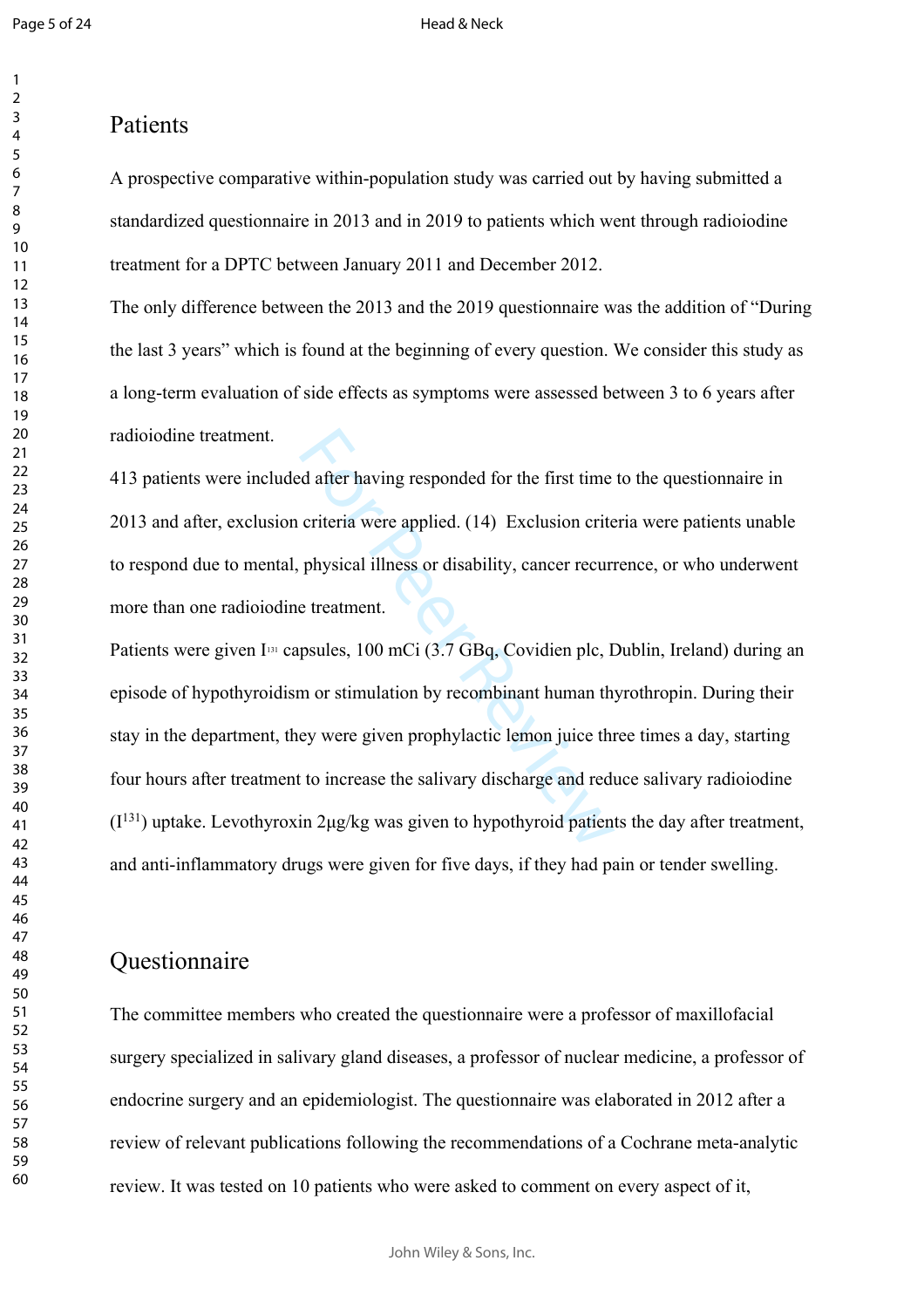#### Head & Neck

including content, wording and responses. The final version included a picture; showing the parotid and submandibular gland areas and 13 items. 9 of the 13 questions used nominal variables (Yes/No) and two used ordinal variables. It focused on possible salivary or related symptoms over the past 3 years. A visual analogue scale (VAS) was included into the questionnaire to evaluate the intensity of pain. The last question  $(n^{\circ}13)$  was an open question that allowed open-commentary. Gender and age were also collected.

We tried to reach all 413 included patients, who had previously responded to the questionnaire 74 months ago, on the phone, by mail or, by email in case of failure to inquire on major medical events, exclusion criteria, to give information on the questionnaire and to obtain their permission to send the questionnaire.

This study was conducted in accordance with the Declaration of Helsinki and was approved by the local institutional ethics committee (RGPD-AP-HM N°2019-81).

### Statistical analysis

exclusion criteria, to give information on t<br>send the questionnaire.<br>I in accordance with the Declaration of He<br>ethics committee (RGPD-AP-HM  $N^{\circ}2019$ -<br>as gathered and compared to the same pop<br>test for nominal data and The data questionnaire was gathered and compared to the same population in 2013 as in 2019 using McNemar's match test for nominal data and Wilcoxon's test for ordinal data. Our hypothesis was that salivary symptoms would decrease over time. An error rate was set with 95% confidence intervals; p value <.05 was considered significant.

## Results

## Population characteristics

Among the 408 patients who responded to the first questionnaire in 2013, 239 (58%) patients could be reached by phone or mail. 170 patients (79%) responded to the questionnaire and eight were excluded (two died, one from DTPC and six went through iterative I<sup>131</sup> therapy).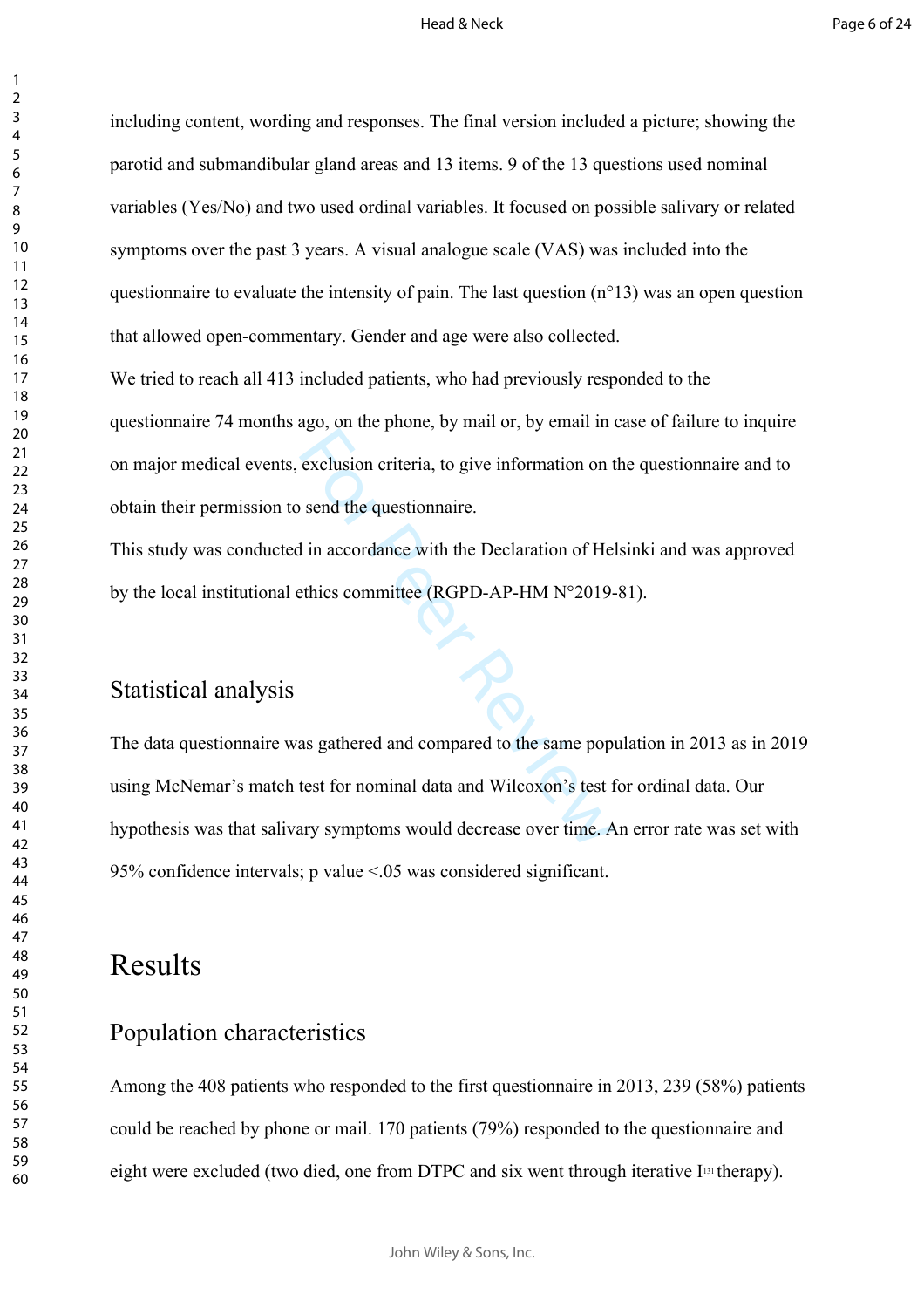#### Head & Neck

There were 36 males (22.2%) and 126 females (77.7%), the sex ratio was 0.29 and the mean of the age was  $62.4$  years  $\pm$  12.5 (min 27, max 86).

### Questionnaire data and within-population study

The answers to the 2019 questionnaire are summarized in table 1. (Table 1)

All evaluations were sent between 92 and  $104 \pm 99$  months after the radioiodine therapy and 74 months after the first study.

Our within-population comparison between short and long-term salivary side effects found a significant decrease in all symptoms (swelling, discomfort, pain, bad taste in the mouth, diet modification, the use of analgesic and anxiety) except for xerostomia, and the rate of patients who underwent a surgical treatment. (Figure 1)(Table 2)

mparison between short and long-term sali<br>symptoms (swelling, discomfort, pain, ba<br>nalgesic and anxiety) except for xerostomi<br>l treatment. (Figure 1)(Table 2)<br>erm salivary side effect was xerostomia wi<br>ut it. We found no s The most frequent long-term salivary side effect was xerostomia with 33.1% (53/160) of patients complaining about it. We found no significant difference in 2013 with 41% (66/161) (p=0.067). There was also no correlation between age or gender and xerostomia in our sample.

The rate of patients who were still being treated by analgesics for radioiodine related symptoms in 2019 was 5.3% (8/154) and almost equal to the number of patients who had reported pain over the last 3 years which was of 4.4% (7/158). There was a significant decrease of painkiller medication and reported pain compared to 2013 with a respective 19%  $(28/150)$  (p<0.01) and 15% (23/153) (p<0.01).

We found a statistically significant reduction also for pain in the parotid area with 12.4%  $(20/162)$  in 2019 vs 24.7%  $(40/162)$  in 2013 (p<0.01).

According to the VAS, most of the patients experienced no pain related to parotid or submandibular glands over the last 3 years. (Table 3) The weighted average showed a significant reduction from 1.24 to 0.4 on 10 ( $p<0.01$ ).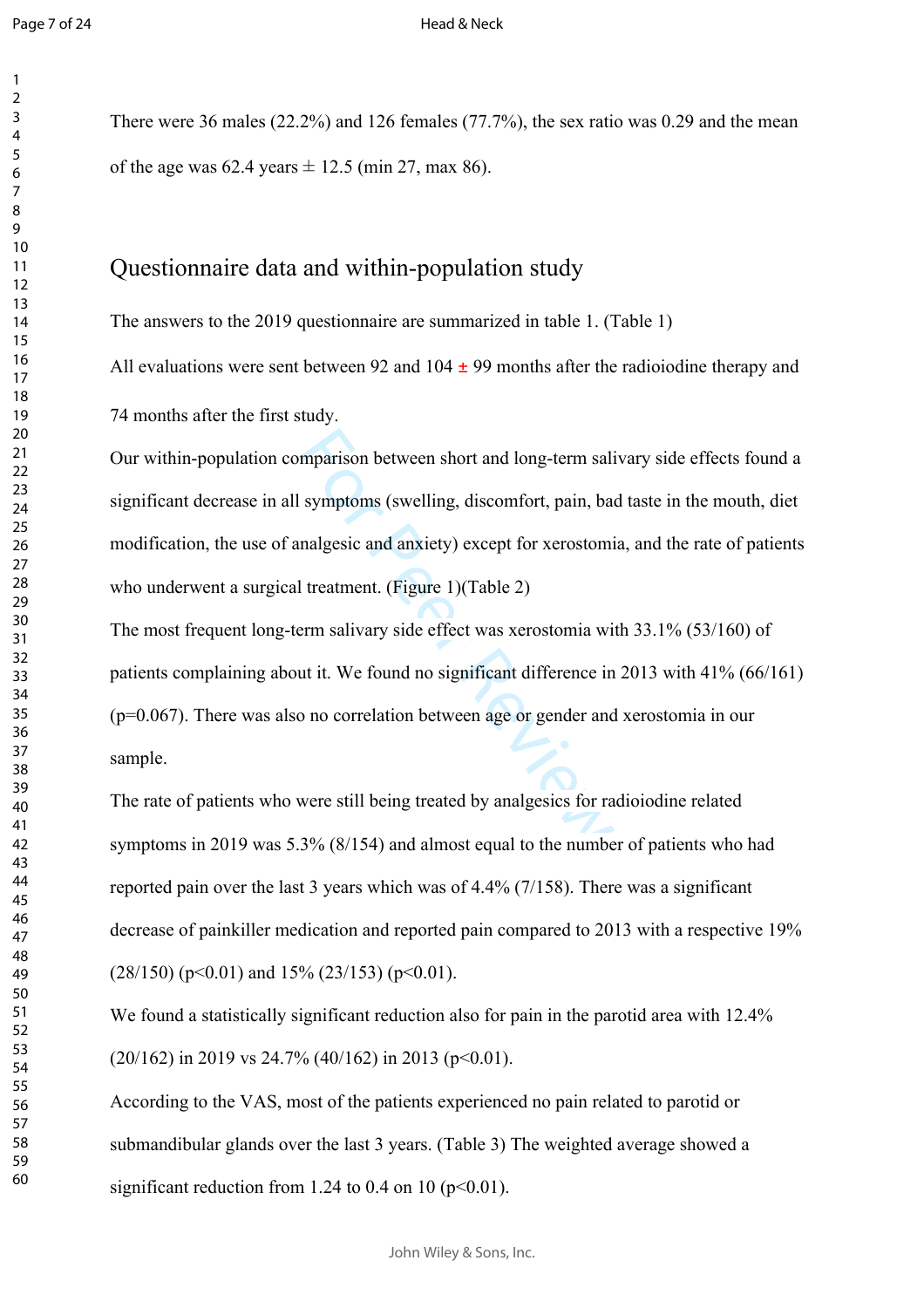Discomfort or swelling in the submandibular or parotid area over the last 3 years were present in 16% (26/162) of the patients versus 29% (47/162) in 2013.

For the peration about the operation or the<br>the rate of operation in 2013, which was 1.2<br>(a) of patients still felt at least a little anxious<br>reatment in 2019. These symptoms were s<br>(a)  $( p<0.01)$ . (Table 4) The decrease 6.8% of patients (11/161) had to modify their everyday diet for acidic or sugar foods, this is almost 2.5 times less than 6 years ago when the rate was of  $14.9\%$  (24/161) (p<0.01). Only 4.3% (7/162) experienced a flow of salty liquid or a bad liquid taste in their mouth over the last 3 years while 11.8% (19/161) of the same population experienced it in 2013 ( $p \le 0.01$ ) One patient,  $0.63\%$  of total population (1/159), had reported a unilateral parotid removal related to the radioiodine therapy although they hadn't been operated in our department and weren't able to provide more information about the operation or the indication. There was no significant difference in the rate of operation in 2013, which was  $1.28\%$  ( $2/156$ ) ( $p=0.08$ ). A total of 18.24% (29/159) of patients still felt at least a little anxious or stressed by the outcomes of radioiodine treatment in 2019. These symptoms were significantly more frequent in 2013 with 38.1% (56/147) ( $p<0.01$ ). (Table 4) The decrease is also significant when comparing the weighted averages which go from 1.7 in 2013 to 1.3 in 2019 ( $p<0.01$ ). 33.3% of patients (n=54) answered the last question, n°13 (open-commentary) and gave us some indication about patients' major concerns that will be examined in the discussion.

## Discussion

Our study revealed an important reduction of radioiodine induced salivary side effects over a long-term period. The majority of patients, 54.3% (88/162) went through a total recovery of salivary symptoms after 6 years. 69.3% (61/88) presented an early stage remission and 30.7% (27/88) a late stage remission after the end of our follow-up. After 6 years, there was a significant reduction in discomfort, swelling, pain, bad or salty taste in the mouth. There was a reduction in stress, medication needs and a normalization of the diet.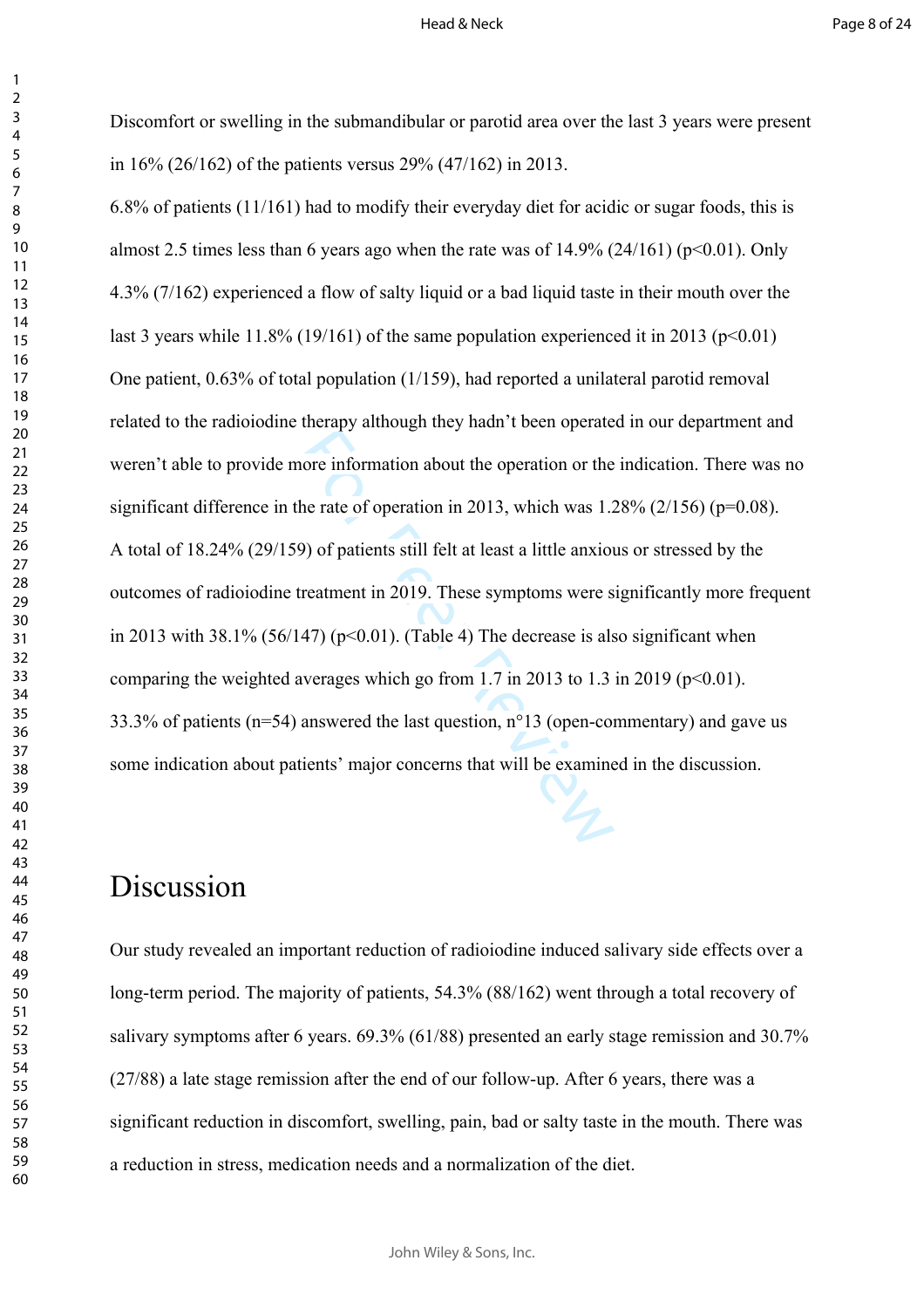$\mathbf{1}$  $\overline{2}$ 

#### Head & Neck

The main strength of this study was the prospective within-population study allowing to compare the long-term evolution of side effects throughout time in a strictly identical population. The main remaining symptom was xerostomia with 33.1% (53/160) of patients suffering from it.

Eventually detailed and a symptomatic "longton atture review reported a symptomatic "longton a 3<br>
For Patients.(12) Solans and al, performed a 3<br>
tionnaire that indicated a strong downward<br>
a follow-up twice as long. But Some studies analyze mid-term side effects, (15)(16)(17)(18)(19) but few studies were interested in long-term side effects after 2 years. (3) A 2015 literature review about the main late side effects of iodotherapy treatment gathered articles with a follow-up mean of 6,12, 18, and 20 months. This literature review reported a symptomatic "long term" salivary gland dysfunction in 16-54% of patients.(12) Solans and al, performed a 3 year follow-up, also using a standardized questionnaire that indicated a strong downward trend for xerostomia that we did not find even with a follow-up twice as long. But the study's cohort was two times smaller, and patients with single or multiplied  $I<sup>131</sup>$  therapy were mixed.(3)

Also, the average age of our sample being high (62.4 years old), we can assume that it might have an impact on the rate of xerostomia. It is documented that the rate of xerostomia in the elderly population is high  $(17-39%) (15)(20)(21)(22)$  and that xerostomia increases with age  $(5.1\%$  at 50 and 18.2% at 75). (23)(24) Hence authors have described that I<sup>131</sup> could even be more harmful to the altered glands of the elderly in which the glandular part is reduced and replaced by adipose and fibrovascular tissue. (25)(26)

We can also think that xerostomia could be more present in a highly medicated elderly population. For instance, the open commentary section allowed a patient to underline that xerostomia appears shortly after they began anti-hypertensive therapy. Urinary antispasmodics, step 2 analgesics, antidepressants, hypnotics, respiratory system, migraine, smoking withdrawal and gastrointestinal drugs were also reported in our sample and are known to be responsible for xerostomia. All these xerostomic factors are in balance with the rate of xerostomia directly due to radioiodine treatment. We previously used an "opinion expert" dose of 100 mCi to treat patients before the implementation in France of new guidelines with reduction of administrated RAI activities in low to low-intermediate risks. (27)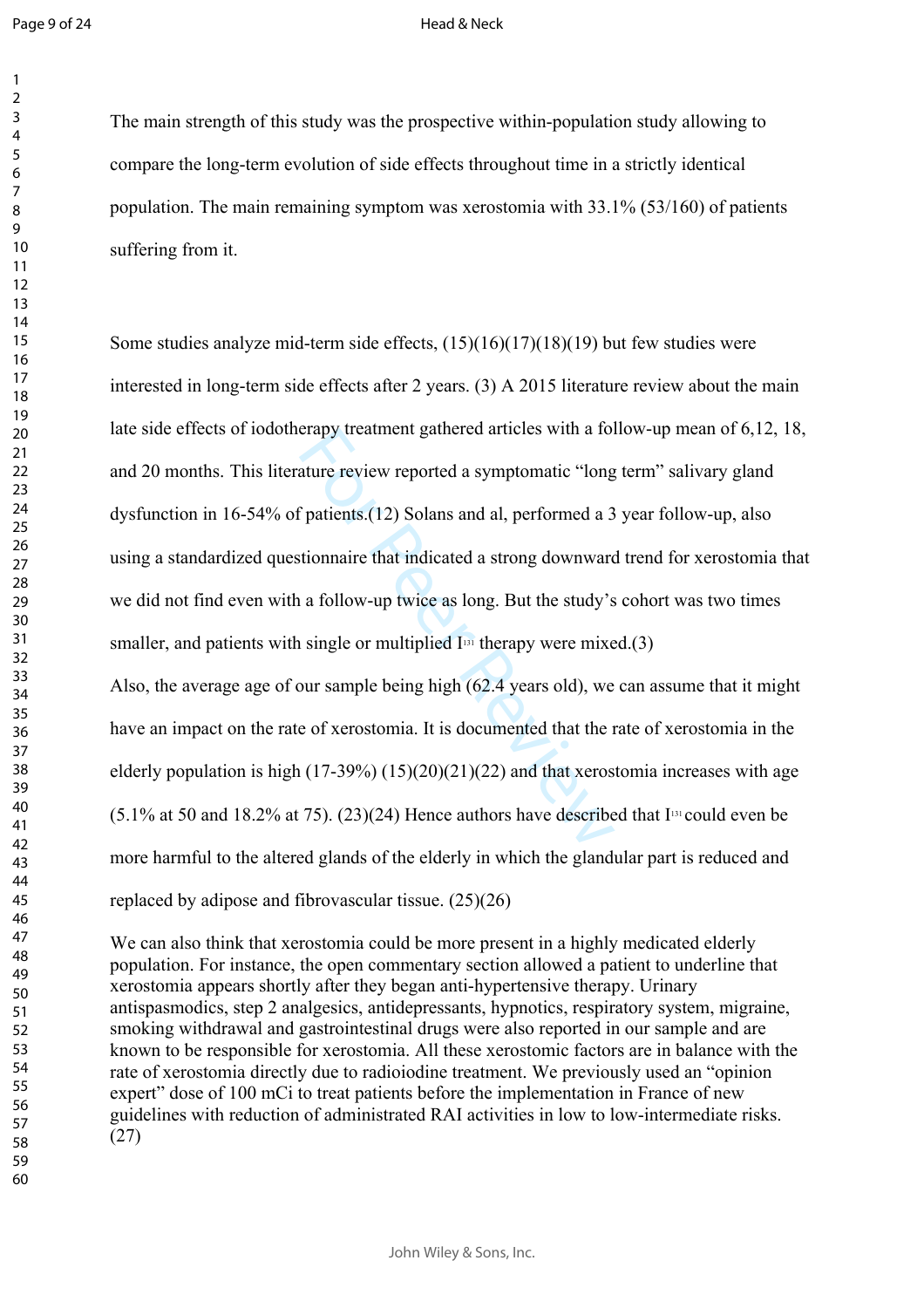#### Head & Neck

Jeong and al, performed a comparative scintigraphy before I<sup>131</sup> therapy and 5 years later. Objective imaging observations found a reduction in salivary gland uptake and a reduction of ejection fraction of salivary glands in about 20% of parotid glands. Subjective salivary gland dysfunction with mainly xerostomia persisted in roughly 40% of cases. These results tend to be more in accordance with ours. (28)

## Population

representative of populations suffering from<br>1:3 male to female ratio nevertheless, then<br>1:25 years (min 27, max 86). (29) Patien<br>tments (n=6) were excluded as global resu<br>1: the time of I<sup>131</sup> therapy were initially excl Our population was still representative of populations suffering from thyroid carcinoma after a second screening with a 1:3 male to female ratio nevertheless, they were obviously older with a mean age of  $62.4 \pm 12.5$  years (min 27, max 86). (29) Patients which went through at least two radioiodine treatments (n=6) were excluded as global results could worsen. (28) Also, patients under 18 at the time of I<sup>131</sup> therapy were initially excluded  $(n=3)$  as the pediatric population is known to have a higher radio sensitivity. (30)(31) Our survival rate at 5 years was above 98% and is in accordance with the rate in the literature. (12)(32)

### Preventive agents

The radioactive Iodine was brought to the salivary glands by the means of the adenosine triphospate-dependent Na<sup>+</sup> /K<sup>+</sup> /2Cl<sup>−</sup> symporter.(33) Researchers have been looking for preventive means for this misdirection for over 30 years.(13) It has long been known that the richness of parotid in serous tissue and ductal cells favor the absorption of iodine at the parotid level more than the submandibular.(34)(35)(36) In recent years, mechanisms of radioinduced lesions of the salivary glands have become more clear. Epithelial apoptosis, stem cell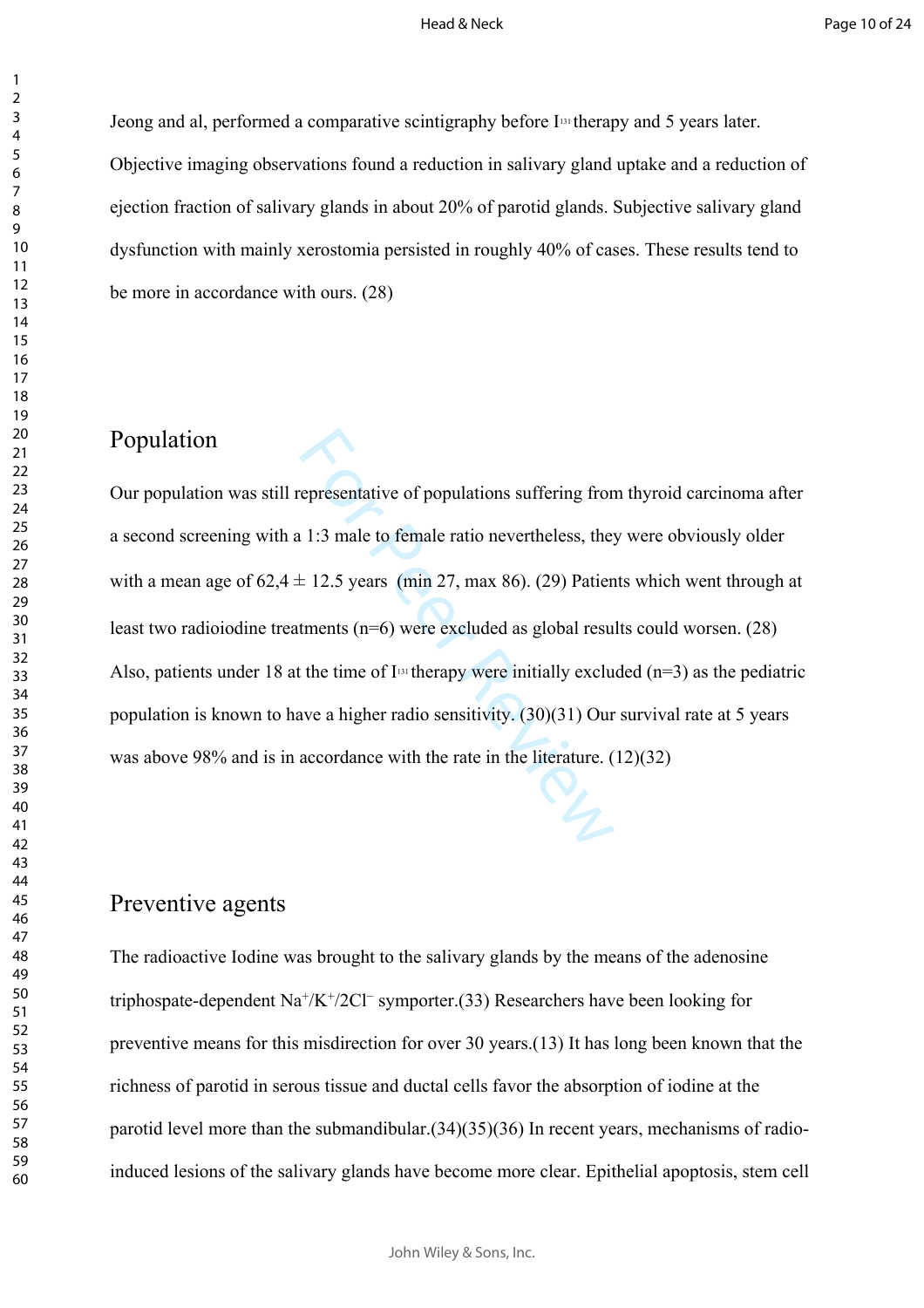$\mathbf{1}$  $\overline{2}$ 

#### Head & Neck

injuries and lipid peroxidation are among the damage mechanisms.(37) We had administered lemon three times a day, beginning a few hours after I131 therapy to decrease the residence time of radioiodine within the salivary gland as suggested by Nakada (washout effect).(38) Kulkarni and al suggested that lemon juice, due to its sialagogue effect, had reduced the potential radiation absorbed dose in the parotid glands with an average of 34.2%. (39) A review of natural and synthetic compounds suggested that more studies were needed, and at the time, it was better to use natural compounds over synthetic. $(13)(40)(41)(42)(43)$ Botulinum toxin seems to confer radioprotective properties to salivary glands in Murine subjects by reducing glandular atrophy and periductal fibrosis during classic external radiation.(44) Botulinum toxin would be an interesting preventive treatment for patients receiving radioiodine to prevent adverse side effects.

### Shortcomings

dular atrophy and periductal fibrosis durin<br>toxin would be an interesting preventive traversity<br>revent adverse side effects.<br>as related to the duration over which the sy<br>member if they had symptoms related to th<br>me that pa The main shortcoming was related to the duration over which the symptoms were assessed. Patients were asked to remember if they had symptoms related to the oro-facial area in the last three years. We can assume that patients, who never had any symptoms, or few following the treatment, would not show interest in responding to our questionnaire 6 years later. Even if we had gotten a high level of responses from patients we managed to contact (78%), we can assume that symptomatic patients are more willing to respond. Our response rate was better than the classical rate with postal surveys which is around 50%.(45) Also, one of the main biases would be the difficulty in asserting the correlation between a

For instance, a patient confirmed having a high level of stress, but in the free commentary they linked their stress to post reccurential paralysis dysphonia. Their stress is therefore

symptom expressed by the patient and the glandular lesions induced by radioiodine treatment.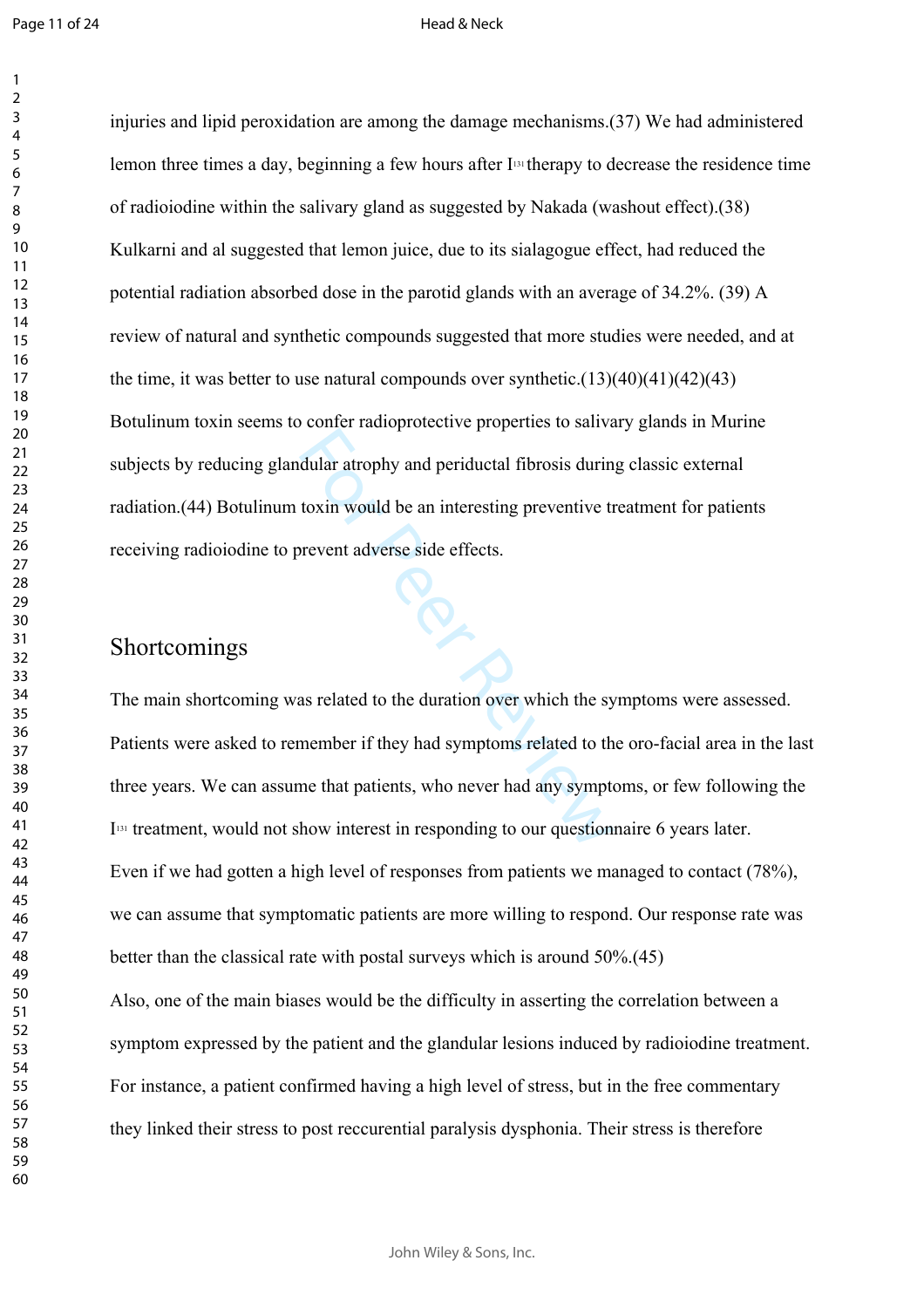connected to the surgery and not to the  $I<sup>131</sup>$  treatment. Another patient relates their actual stress to the difficulty to balance their hormonal supplementation.

We chose to focus on subjective symptoms as long term scintigraphic studies had already been conducted.(28) We'd like to clarify that the discomfort, pain, and changes in eating habits to assess the repercussion on everyday life are not always correlated to objective scintigraphic data.(46)(47)(48)

Example 1 assess the symptoms that can be conseque<br>a, dysphonia. Like xerostomia, these symp<br>f life.(49)(50) Xerostomia alters the patien<br>bits. Changing diet habits seems to be the g<br>52)<br>s the oral health status in a non-d Our questionnaire did not assess the symptoms that can be consequences of xerostomia; such as dental caries, dysphagia, dysphonia. Like xerostomia, these symptoms can also have an impact on one's quality of life.(49)(50) Xerostomia alters the patient's quality of life mainly by changing their diet habits. Changing diet habits seems to be the greatest factor impacting one's quality of life.(51)(52)

It seems difficult to assess the oral health status in a non-dedicated questionnaire. Severe disabling dysphonia was reported in the open commentary in two cases, however was attributed to postoperative recurrent paralysis.

Dysphagia was assessed in question 10 among other disorders by asking for a "lasting discomfort", but considering that 10 patients (7%) reported suffering from dysphagia in the open commentary, it should have been the subject of a dedicated question as this symptom could be linked to xerostomia.

There was an overall tendency for salivary symptom regression after radioiodine treatment for DPTC over 6 years. Among salivary symptoms, only the rate of xerostomia did not appear to drop significantly. This may be linked to shortcomings in our sample or the increasing rate of xerostomia with the ageing of the population linked to the prolonged follow-up.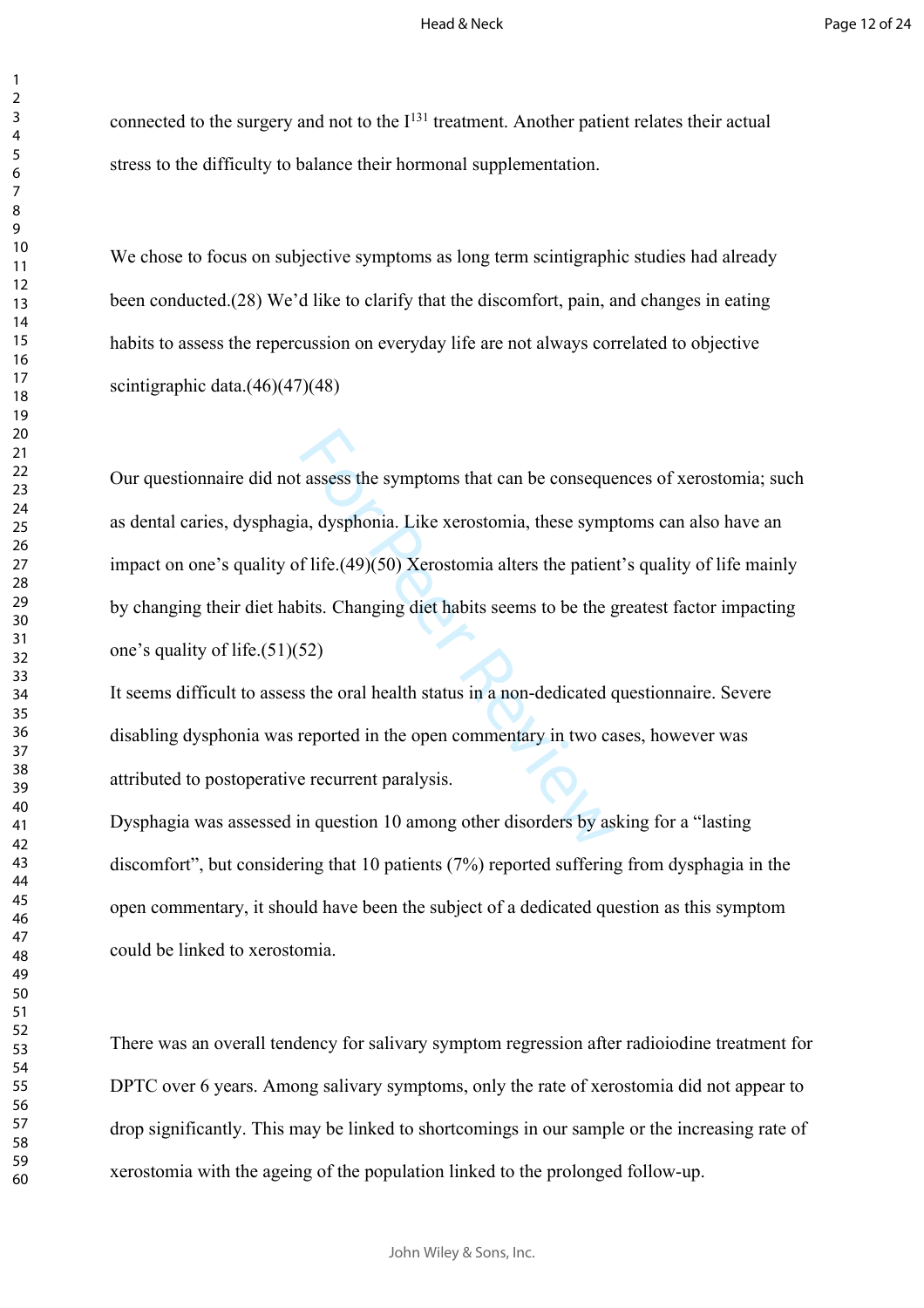$\mathbf{1}$ 

#### Head & Neck

Efforts to increase the effectiveness of preventive treatments for salivary glands must be maintained and high caution should be applied when processing invasive therapy to treat salivary dysfunction symptoms after I<sup>131</sup> therapy. Our study suggests that a significant rate of patients will recover from I131 therapy salivary side effects. As almost 30% of these remissions happened during our late stage follow-up, we can only strongly encourage long-term patients' follow-up. This study should also be used to provide patients with better information about side effects and their evolution over time.

Conflict of interest: None

Table 1: Results of the 2019 questionnaire. Data are number (%) of patients.

For Peer Reviewer 2019 questionnaire. Data are numb Table 2: Within-population comparison in 2013 and 2019. Data are number (%) of patients.

Table 3: Visual Analogue scores.

Table 4: Results of question 12 about anxiety and stress due to I<sup>131</sup> therapy

Figure 1: Histogram interpretation of questionnaire responses between 2013 and 

## References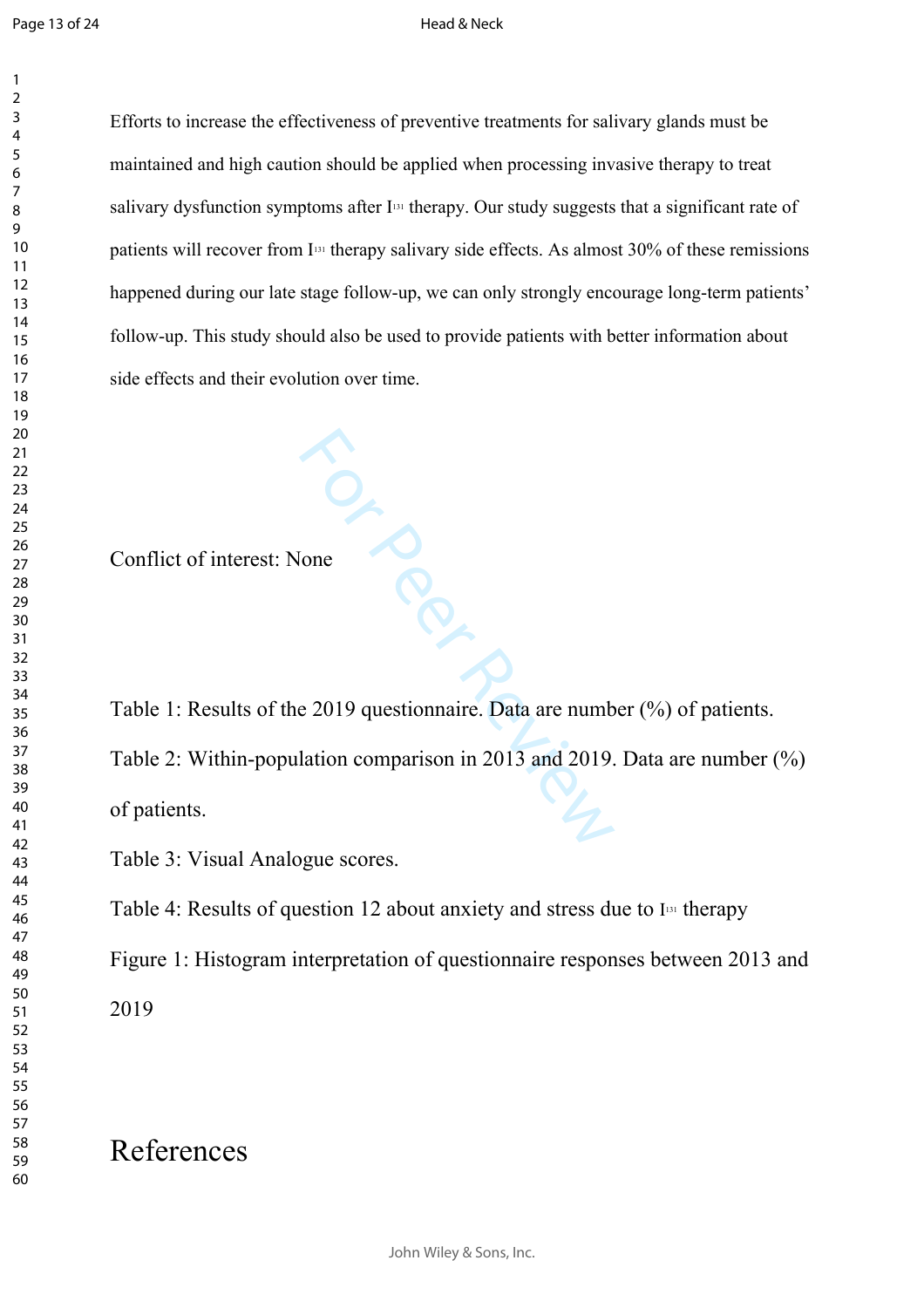- 1. Seidlin SM, Marinelli LD, Oshry E. Radioactive iodine therapy: effect on functioning metastases of adenocarcinoma of the thyroid. CA Cancer J Clin. 1990 Oct;40(5):299– 317.
- 2. Martín M, Geysels RC, Peyret V, Bernal Barquero CE, Masini-Repiso AM, Nicola JP. Implications of Na+/I- Symporter Transport to the Plasma Membrane for Thyroid Hormonogenesis and Radioiodide Therapy. J Endocr Soc. 2019 Jan 1;3(1):222–34.
- 3. Solans R, Bosch J-A, Galofre P, Porta F, Rosello J, Selva-O'Callagan A, et al. Salivary and Lacrimal Gland Dysfunction (Sicca Syndrome) After Radioiodine Therapy. :7.
- 4. Lu L, Shan F, Li W, Lu H. Short-Term Side Effects after Radioiodine Treatment in Patients with Differentiated Thyroid Cancer. BioMed Research International. 2016;2016:1–5.
- 5. Lee SL. Complications of Radioactive Iodine Treatment of Thyroid Carcinoma. Journal of the National Comprehensive Cancer Network. 2010 Nov;8(11):1277–87.
- 6. Lee SM, Lee JW, Kim SY, Han SW, Bae WK. Prediction of risk for symptomatic sialadenitis by post-therapeutic dual 131I scintigraphy in patients with differentiated thyroid cancer. Annals of Nuclear Medicine. 2013 Oct;27(8):700–9.
- 7. Hyer S, Kong A, Pratt B, Harmer C. Salivary Gland Toxicity after Radioiodine Therapy for Thyroid Cancer. Clinical Oncology. 2007 Feb;19(1):83–6.
- 8. Fard-Esfahani A, Emami-Ardekani A, Fallahi B, Fard-Esfahani P, Beiki D, Hassanzadeh-Rad A, et al. Adverse effects of radioactive iodine-131 treatment for differentiated thyroid carcinoma: Nuclear Medicine Communications. 2014 Apr;1.
- ons of Radioactive Iodine Treatment of The<br>prehensive Cancer Network. 2010 Nov;8(<br>im SY, Han SW, Bae WK. Prediction of ri<br>therapeutic dual 131I scintigraphy in patie<br>als of Nuclear Medicine. 2013 Oct;27(8):7<br>att B, Harmer 9. da Fonseca FL, Yamanaka PK, Mazoti L, Arakawa-Sugueno L, Kato JM, Matayoshi S. Correlation among ocular surface disease, xerostomia, and nasal symptoms in patients with differentiated thyroid carcinoma subjected to radioiodine therapy: A prospective comparative study. Head & Neck. 2017 Dec;39(12):2381–96.
- 10. Jensen SB, Vissink A, Andersen E, Brown CG, Davies AN, Dutilh J, et al. A systematic review of salivary gland hypofunction and xerostomia induced by cancer therapies: prevalence, severity and impact on quality of life. Supportive Care in Cancer. 2010 Aug;18(8):1039–60.
- 11. Rubino C, de Vathaire F, Dottorini ME, Hall P, Schvartz C, Couette JE, et al. Second primary malignancies in thyroid cancer patients. British Journal of Cancer. 2003 Nov;89(9):1638–44.
- 12. Clement SC, Peeters RP, Ronckers CM, Links TP, van den Heuvel-Eibrink MM, Nieveen van Dijkum EJM, et al. Intermediate and long-term adverse effects of radioiodine therapy for differentiated thyroid carcinoma – A systematic review. Cancer Treatment Reviews. 2015 Dec;41(10):925–34.
- 13. Noaparast Z, Hosseinimehr SJ. Radioprotective agents for the prevention of side effects induced by radioiodine-131 therapy. Future Oncology. 2013 Aug;9(8):1145–59.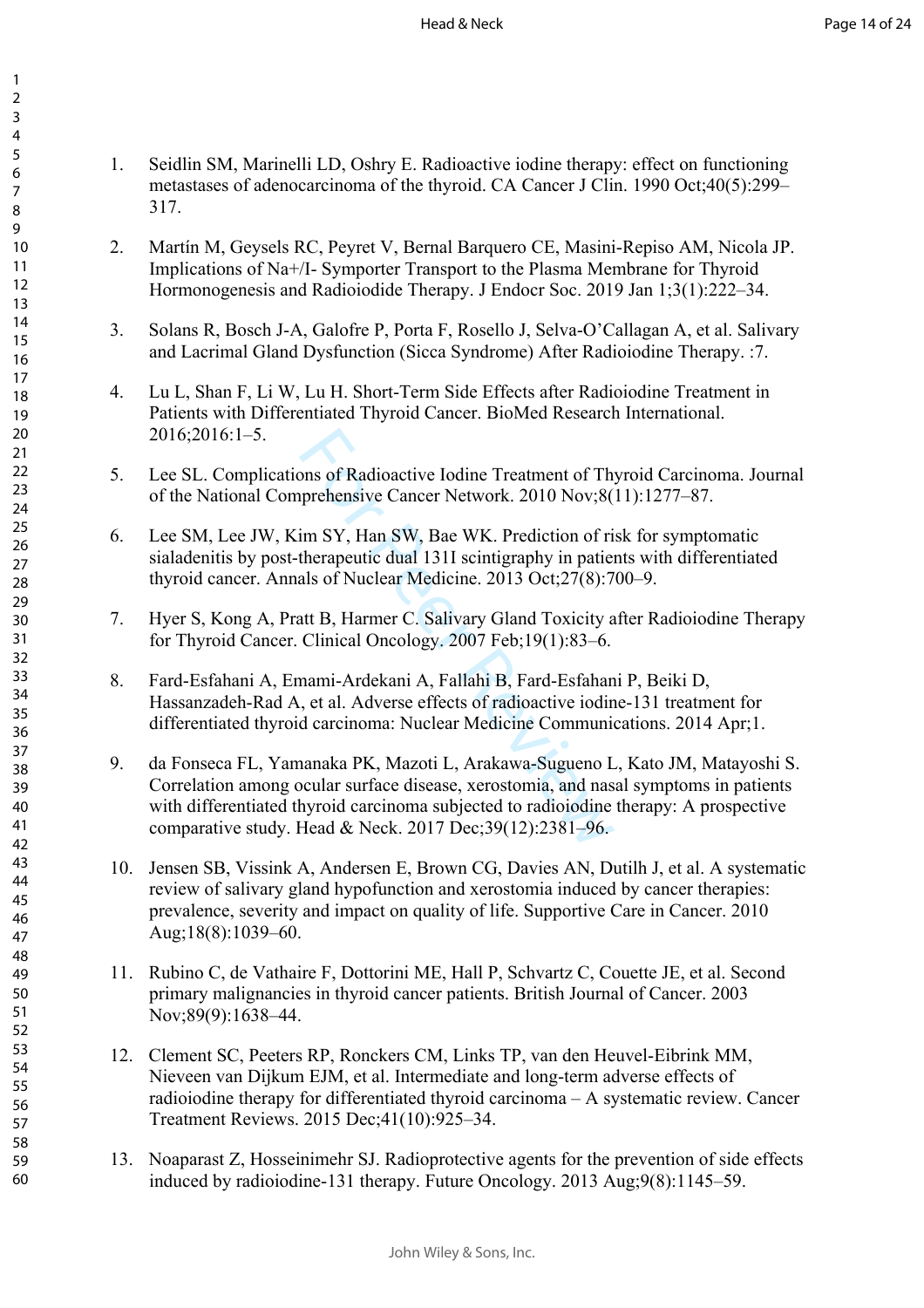$\mathbf{1}$  $\overline{2}$ 

- 14. Moreddu E, Baumstarck-Barrau K, Gabriel S, Fakhry N, Sebag F, Mundler O, et al. Incidence of salivary side effects after radioiodine treatment using a new specificallydesigned questionnaire. British Journal of Oral and Maxillofacial Surgery. 2017 Jul;55(6):609–12.
- 15. Almeida JP, Sanabria ÁE, Lima ENP, Kowalski LP. Late side effects of radioactive iodine on salivary gland function in patients with thyroid cancer. Head Neck. 2011 May; 33(5): 686–90.
- 16. An Y-S, Yoon J-K, Lee SJ, Song H-S, Yoon S-H, Jo K-S. Symptomatic late-onset sialadenitis after radioiodine therapy in thyroid cancer. Ann Nucl Med. 2013 May; 27(4): 386–91.
- 17. Dingle IF, Mishoe AE, Nguyen SA, Overton LJ, Gillespie MB. Salivary Morbidity and Quality of Life following Radioactive Iodine for Well-Differentiated Thyroid Cancer. Otolaryngol Head Neck Surg. 2013 May;148(5):746–52.
- 18. Prendes BL, Orloff LA, Eisele DW. Therapeutic sialendoscopy for the management of radioiodine sialadenitis. Arch Otolaryngol Head Neck Surg. 2012 Jan;138(1):15–9.
- eck Surg. 2013 May;148(5):746–52.<br>LA, Eisele DW. Therapeutic sialendoscopy<br>itis. Arch Otolaryngol Head Neck Surg. 2(<br>la FJ, Jaimovich R, Droppelmann N, Gonz<br>Administration Is Associated with Persiste<br>entiated Thyroid Cance 19. Florenzano P, Guarda FJ, Jaimovich R, Droppelmann N, González H, Domínguez JM. Radioactive Iodine Administration Is Associated with Persistent Related Symptoms in Patients with Differentiated Thyroid Cancer. International Journal of Endocrinology. 2016;2016:1–6.
- 20. Anil S, Vellappally S, Hashem M, Preethanath RS, Patil S, Samaranayake LP. Xerostomia in geriatric patients: a burgeoning global concern. J Investig Clin Dent. 2016 Feb;  $7(1)$ :  $5-12$ .
- 21. Johansson A-K, Johansson A, Unell L, Ekbäck G, Ordell S, Carlsson GE. Self-reported dry mouth in 50- to 80-year-old Swedes: Longitudinal and cross-sectional population studies. J Oral Rehabil. 2019 Aug 23;
- 22. Gentric A. [Sicca syndromes in the elderly]. Rev Prat. 2001 Jan 31;51(2):177–80.
- 23. Johansson A-K, Johansson A, Unell L, Ekbäck G, Ordell S, Carlsson GE. A 15 ‐yr longitudinal study of xerostomia in a Swedish population of 50-yr-old subjects. European journal of oral sciences. 2009;117(1):13–9.
- 24. Johansson A-K, Johansson A, Unell L, Ekbäck G, Ordell S, Carlsson GE. Self-reported dry mouth in Swedish population samples aged 50, 65 and 75 years. Gerodontology. 2012;29(2):e107–15.
- 25. Azevedo LR, Damante JH, Lara VS, Lauris JRP. Age-related changes in human sublingual glands: a post mortem study. Arch Oral Biol. 2005 Jun;50(6):565–74.
- 26. Waterhouse JP, Chisholm DM, Winter RB, Patel M, Yale RS. Replacement of functional parenchymal cells by fat and connective tissue in human submandibular salivary glands: an age-related change. J Oral Pathol. 1973;2(1):16–27.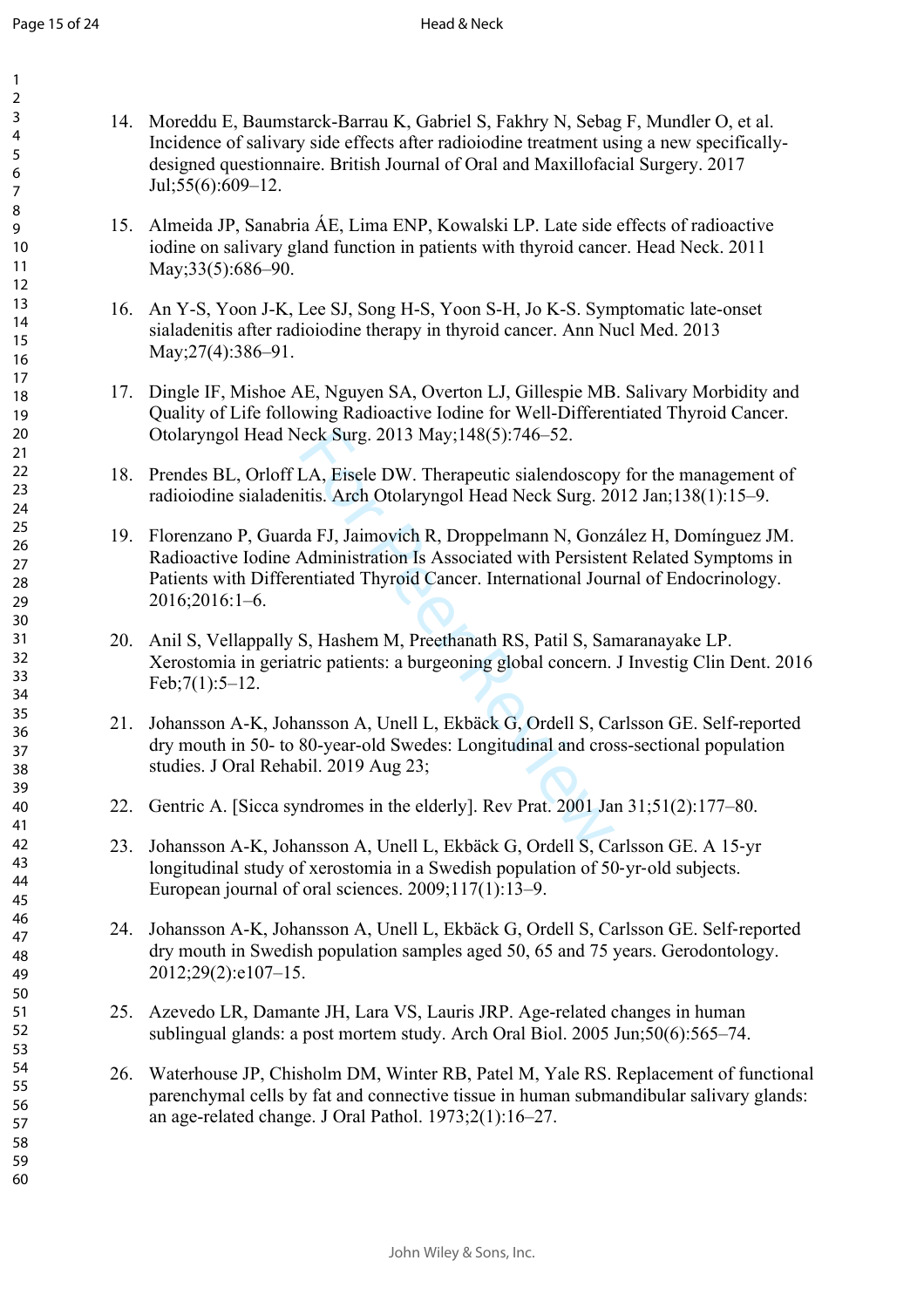- 27. Haugen BR. 2015 American Thyroid Association Management Guidelines for Adult Patients with Thyroid Nodules and Differentiated Thyroid Cancer: What is new and what has changed? Cancer. 2017 01;123(3):372–81.
- 28. Jeong SY, Kim HW, Lee S-W, Ahn B-C, Lee J. Salivary Gland Function 5 Years After Radioactive Iodine Ablation in Patients with Differentiated Thyroid Cancer: Direct Comparison of Pre- and Postablation Scintigraphies and Their Relation to Xerostomia Symptoms. Thyroid. 2013 May;23(5):609–16.
- 29. Morris LGT, Tuttle RM, Davies L. Changing Trends in the Incidence of Thyroid Cancer in the United States. JAMA Otolaryngol Head Neck Surg. 2016 01;142(7):709–11.
- 30. Albano D, Bertagna F, Panarotto MB, Giubbini R. Early and late adverse effects of radioiodine for pediatric differentiated thyroid cancer. Pediatr Blood Cancer. 2017 Nov; 64(11): e26595.
- M, Klein Hesselink MS, Brouwers AH, vank EN, et al. Long-Term Effects of Radioi<br>tion in Adult Survivors of Pediatric Differ<br>Med. 2019 Feb;60(2):172–7.<br>Capdevilla J, Cruz JJ, Isla D. SEOM clinic<br>cancer. Clin Transl Oncol. 2 31. Selvakumar T, Nies M, Klein Hesselink MS, Brouwers AH, van der Horst-Schrivers ANA, Klein Hesselink EN, et al. Long-Term Effects of Radioiodine Treatment on Salivary Gland Function in Adult Survivors of Pediatric Differentiated Thyroid Carcinoma. J Nucl Med. 2019 Feb;60(2):172–7.
- 32. Martínez Trufero J, Capdevilla J, Cruz JJ, Isla D. SEOM clinical guidelines for the treatment of thyroid cancer. Clin Transl Oncol. 2011 Aug;13(8):574–9.
- 33. Chung J-K, Cheon GJ. Radioiodine therapy in differentiated thyroid cancer: the first targeted therapy in oncology. Endocrinol Metab (Seoul). 2014 Sep;29(3):233–9.
- 34. Albrecht HH, Creutzig H. [Salivary gland scintigraphy after radio-iodine therapy. Functional scintigraphy of the salivary gland after high dose radio-iodine therapy (author's transl)]. Rofo. 1976 Dec;125(6):546–51.
- 35. Maheshwari YK, Hill CS, Haynie TP, Hickey RC, Samaan NA. 131I therapy in differentiated thyroid carcinoma: M. D. Anderson Hospital experience. Cancer. 1981 Feb 15;47(4):664–71.
- 36. Jonklaas J. Nasal symptoms after radioiodine therapy: a rarely described side effect with similar frequency to lacrimal dysfunction. Thyroid. 2014 Dec;24(12):1806–14.
- 37. Konings AWT, Coppes RP, Vissink A. On the mechanism of salivary gland radiosensitivity. Int J Radiat Oncol Biol Phys. 2005 Jul 15;62(4):1187–94.
- 38. Nakada K, Ishibashi T, Takei T, Hirata K, Shinohara K, Katoh S, et al. Does Lemon Candy Decrease Salivary Gland Damage After Radioiodine Therapy for Thyroid Cancer? :7.
- 39. Kulkarni K, Van Nostrand D, Atkins F, Mete M, Wexler J, Wartofsky L. Does lemon juice increase radioiodine reaccumulation within the parotid glands more than if lemon juice is not administered?: Nuclear Medicine Communications. 2014 Feb;35(2):210–6.
- 40. Jentzen W, Richter M, Nagarajah J, Poeppel TD, Brandau W, Dawes C, et al. Chewinggum stimulation did not reduce the absorbed dose to salivary glands during radioiodine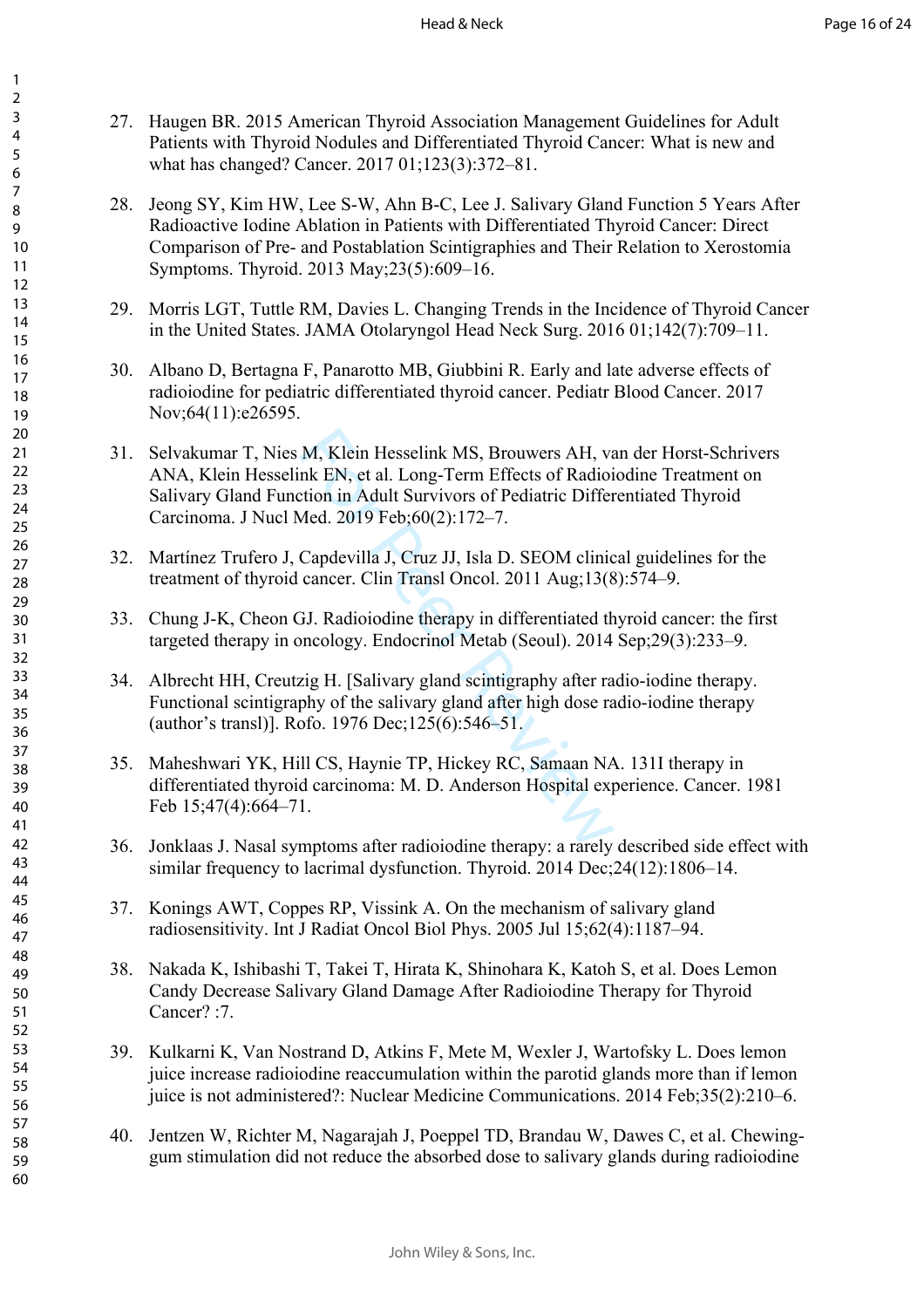| 1                            |
|------------------------------|
| ,                            |
| 3                            |
| 4                            |
| 5                            |
| 6                            |
|                              |
|                              |
| 8                            |
| $\mathbf$<br>)               |
| 10                           |
| 1<br>1                       |
| 1.<br>,                      |
| $\mathbf{1}$<br>3            |
| 1<br>4                       |
| 15                           |
| 16                           |
|                              |
| 1                            |
| 18                           |
| 19                           |
| 20                           |
| $\overline{21}$              |
| $\overline{2}$<br>,          |
| $\overline{2}$<br>ξ          |
| $\frac{2}{4}$                |
| 25                           |
| $\frac{26}{5}$               |
|                              |
| $\overline{2}$               |
| $\overline{28}$              |
| 29                           |
| 30                           |
| $\overline{\textbf{3}}$      |
| $\overline{\mathbf{3}}$<br>, |
| $\overline{\mathbf{3}}$<br>ξ |
| z,<br>4                      |
| 35                           |
|                              |
| 36                           |
| 37                           |
| $\overline{\bf 8}$           |
| 39                           |
| 40                           |
| 41                           |
| 42                           |
| 43                           |
| 44                           |
| 45                           |
| 46                           |
| 47                           |
|                              |
| 48                           |
| 49                           |
| 50                           |
| 51                           |
| 52                           |
| 5:<br>3                      |
| 54                           |
| 55                           |
| 56                           |
|                              |
| 57                           |
| 58                           |
| 59                           |
| 60                           |

treatment of thyroid cancer as inferred from pre-therapy 124I PET/CT imaging. EJNMMI Phys. 2014 Dec;1(1):100.

- 41. Kim JM, Kim JW, Choi ME, Kim S, Kim Y, Choi J. Protective effects of curcumin on radioiodine ‐induced salivary gland dysfunction in mice. J Tissue Eng Regen Med. 2019 Apr;13(4):674–81.
- 42. Haghighatafshar M, Ghaedian M, Etemadi Z, Entezarmahdi SM, Ghaedian T. Pilocarpine effect on dose rate of salivary gland in differentiated thyroid carcinoma patients treated with radioiodine: Nuclear Medicine Communications. 2018 May;39(5):430–4.
- 43. Upadhyaya A, Zhou P, Meng Z, Wang P, Zhang G, Jia Q, et al. Radioprotective effect of vitamin E on salivary glands after radioiodine therapy for differentiated thyroid cancer: a randomized-controlled trial. Nuclear Medicine Communications. 2017 Nov;38(11):891– 903.
- 44. Zeidan YH, Xiao N, Cao H, Kong C, Le Q-T, Sirjani D. Botulinum Toxin Confers Radioprotection in Murine Salivary Glands. International Journal of Radiation Oncology\*Biology\*Physics. 2016 Apr;94(5):1190–7.
- 45. Breen CL, Shakeshaft AP, Doran CM, Sanson-Fisher RW, Mattick RP. Costeffectiveness of follow-up contact for a postal survey: a randomised controlled trial. Aust N Z J Public Health. 2010 Oct;34(5):508–12.
- 46. Jonklaas J, Wang H, Esposito G. Salivary Function after Radioiodine Therapy: Poor Correlation between Symptoms and Salivary Scintigraphy. Front Endocrinol (Lausanne). 2015;6:100.
- Cao H, Kong C, Le Q-T, Sirjani D. Botul<br>
Murine Salivary Glands. International Journ<br>
Physics. 2016 Apr;94(5):1190–7.<br>
fit AP, Doran CM, Sanson-Fisher RW, Ma<br>
ow-up contact for a postal survey: a randor<br>
ealth. 2010 Oct;3 47. Wu J, Feng H, Ouyang W, Sun Y, Chen P, Wang J, et al. Systematic evaluation of salivary gland damage following I-131 therapy in differentiated thyroid cancer patients by quantitative scintigraphy and clinical follow-up: Nuclear Medicine Communications. 2015 Aug;36(8):819–26.
- 48. Caglar M, Tuncel M, Alpar R. Scintigraphic Evaluation of Salivary Gland Dysfunction in Patients with Thyroid Cancer After Radioiodine Treatment: Clinical Nuclear Medicine. 2002 Nov;27(11):767–71.
- 49. Baker SR, Pankhurst CL, Robinson PG. Utility of two oral health ‐related quality ‐of‐life measures in patients with xerostomia. Community dentistry and oral epidemiology. 2006;34(5):351–62.
- 50. Strömbeck B, Ekdahl C, Manthorpe R, Wikström I, Jacobsson L. Health-related quality of life in primary Sjögren's syndrome, rheumatoid arthritis and fibromyalgia compared to normal population data using SF-36. Scandinavian journal of rheumatology. 2000;29(1):20–8.
- 51. Hay KD, Morton RP, Wall CR. Quality of life and nutritional studies in Sjogren's syndrome patients with xerostomia. The New Zealand dental journal. 2001;97(430):128–31.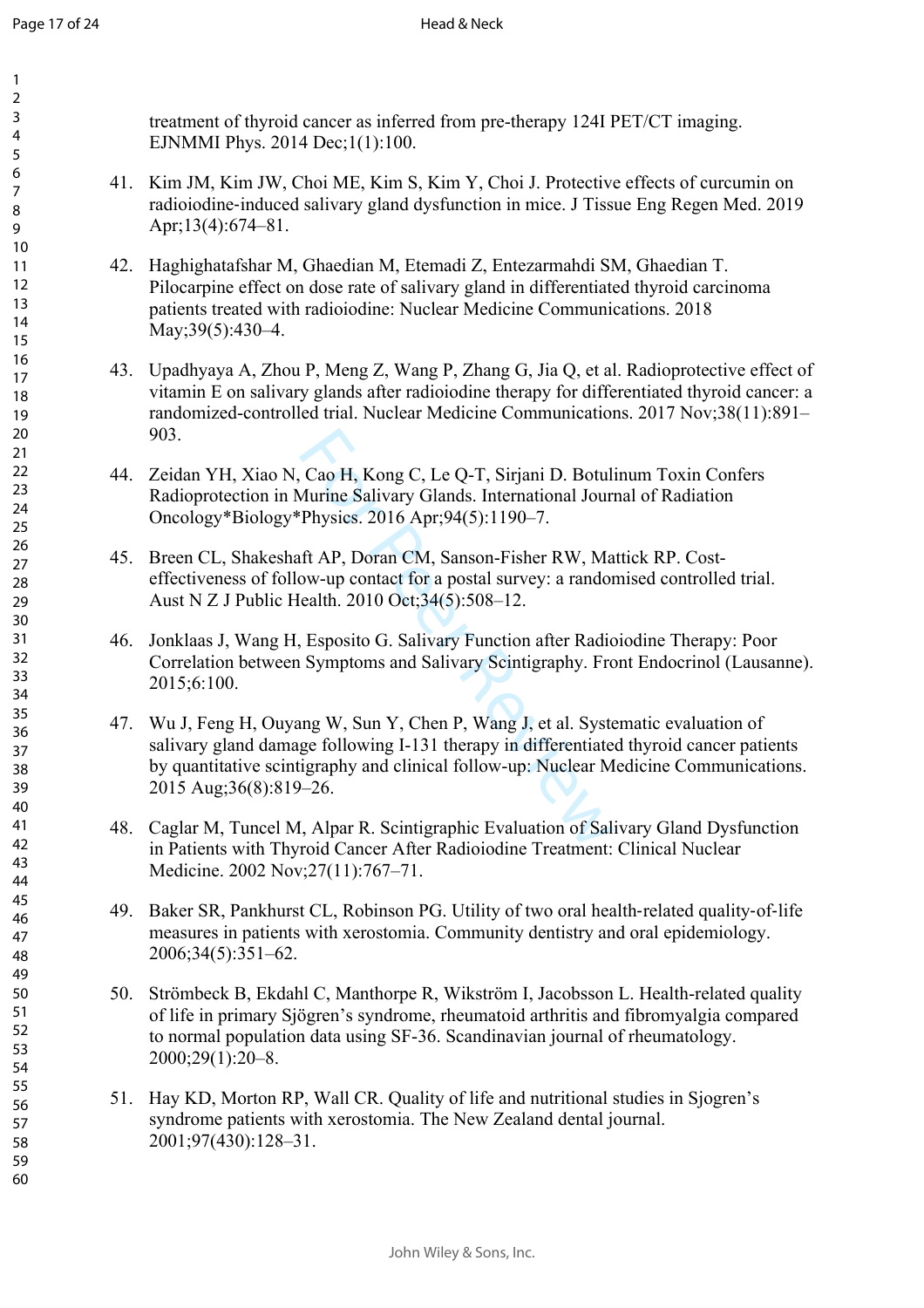52. Rostron J, Rogers S, Longman L, Kancy S, Field EA. Health-related quality of life in patients with Primary Sjögren's Syndrome and Xerostomia: a comparative study. Gerodontology. 2002;19(1):53–9.

For Perince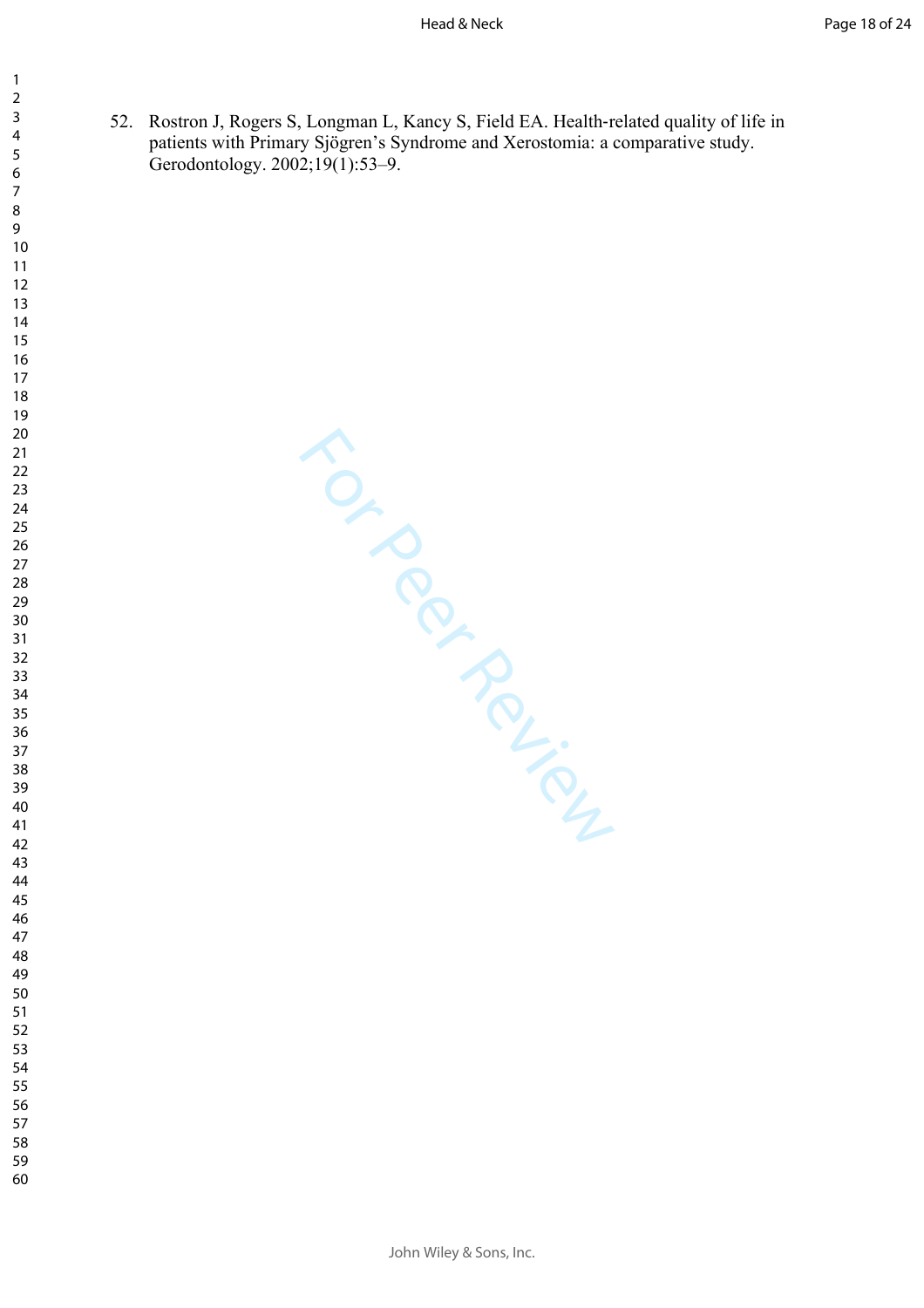$\mathbf{1}$ 

| <b>Ouestions</b>                                                                                                                     | No. | $\frac{6}{9}$ | <b>Yes</b> | $\%$  | <b>Missing data</b> |
|--------------------------------------------------------------------------------------------------------------------------------------|-----|---------------|------------|-------|---------------------|
|                                                                                                                                      |     |               |            |       |                     |
| 1. During the last 3 years, have you experienced discomfort or a swelling of your                                                    | 136 | 84%           | 20         | 14%   | $\theta$            |
| parotids? (around and in front of the ear)<br>2. During the last 3 years, have you experienced pain in your parotids? (around and in |     |               |            |       |                     |
| front of the ear)                                                                                                                    | 142 | 87,6%         | 16         | 11,1% | $\theta$            |
| 3. During the last 3 years, have you noticed a flow of salty liquid or of bad taste liquid in                                        |     |               |            |       |                     |
| your mouth                                                                                                                           | 155 | 95,7%         | 5          | 3,5%  |                     |
| 4. During the last 3 years, have you noticed a lack of saliva                                                                        | 107 | 66,9%         | 45         | 31,9% |                     |
| 5. During the last 3 years, have you modified your diet because of this discomfort or                                                |     |               |            |       |                     |
| pain, especially for acidic (tomato, citrus) or sugary foods?                                                                        | 150 | 93,2%         | 8          | 5,6%  | $\mathbf{0}$        |
| 8. During the last 3 years, have you taken medics for your discomfort or your pain?                                                  | 146 | 94,8%         | 6          | 4,4%  | 12                  |
| 9. During the last 3 years, have you undergone a surgical treatment for your discomfort                                              |     |               |            |       |                     |
| or pain?                                                                                                                             | 158 | 99,4%         | 1          | 0.7%  | 6                   |
| 10. During the last 3 years, did you get a lasting discomfort or swelling?                                                           | 144 | 90,6%         | 13         | 9,3%  | 5                   |
| 11. During the last 3 years, did you feel pain?                                                                                      | 151 | 95,6%         | 6          | 4,3%  | 6                   |
| 12. During the last 3 years, did you feel anxious because of this symptomatology?                                                    | 130 | 81,8%         | 24         | 17,1% | 10                  |

Manuel Manuel Contractions Table 1: Results of the 2019 questionnaire. Data are number (%) of patients.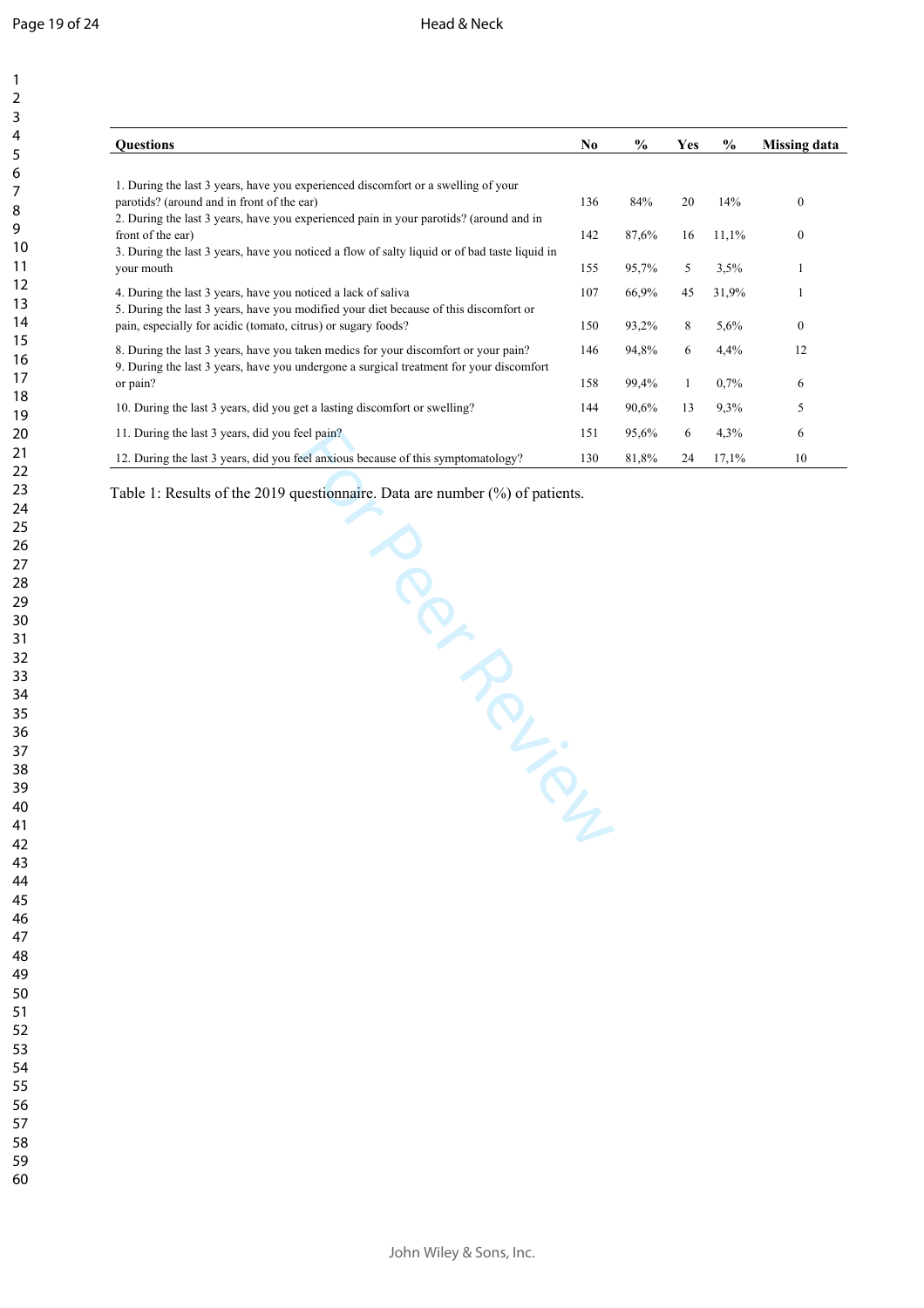| <b>Questions</b>                                                                                                                 | <b>Yes</b><br>(2013) | $\%$  | <b>Yes</b><br>(2019) | %     | <b>Missing</b><br>data<br>(2012) | <b>Missing</b><br>data<br>(2019) | p value     |
|----------------------------------------------------------------------------------------------------------------------------------|----------------------|-------|----------------------|-------|----------------------------------|----------------------------------|-------------|
| 1. Have you experienced discomfort or a swelling of your parotids? (around and in front of<br>the ear)                           | 39                   | 27,3% | 20                   | 14%   | $\mathbf 0$                      | 0                                | P < 0.001   |
| 2. Have you experienced pain in your parotids? (around and in front of the ear)                                                  | 33                   | 23,1% | 16                   | 11,1% | $\mathbf 0$                      | 0                                | p<0.001     |
| 3. Have you noticed a flow of salty liquid or of bad taste liquid in your mouth                                                  | 14                   | 9,9%  | 5                    | 3,5%  | 0                                | $\mathbf{1}$                     | $p = 0.003$ |
| 4. Have you noticed a lack of saliva<br>5. Have you modified your diet because of this discomfort or pain, especially for acidic | 56                   | 39,4% | 45                   | 31,9% | 2                                | $\mathbf{1}$                     | $p = 0.066$ |
| (tomato, citrus) or sugary foods?                                                                                                | 18                   | 12,7% | 8                    | 5,6%  | $\mathbf{1}$                     | 0                                | $p = 0.005$ |
| 8. Have you taken medics for your discomfort or your pain?                                                                       | 23                   | 17,6% | 6                    | 4,4%  | 8                                | 12                               | p<0.001     |
| 9. Have you undergone a surgical treatment for your discomfort or pain?                                                          | 4                    | 2,9%  | 1                    | 0,7%  | $\overline{2}$                   | 6                                | $p = 0.37$  |
| 10. Did you get a lasting discomfort or swelling?                                                                                | 33                   | 23,9% | 13                   | 9,3%  | 3                                | 5                                | p<0.001     |
| 11. Did you felt pain ?                                                                                                          | 19                   | 13,9% | 6                    | 4,3%  | 3                                | 6                                | p<0.001     |
| 12. Did you felt anxious because of this symptomatology?                                                                         | 50                   | 38,8% | 24                   | 17,1% | 3                                | 10                               | p<0.001     |
| Table 2: Within-population comparison in 2013 and 2019. Data are number (%) of patients.                                         |                      |       |                      |       |                                  |                                  |             |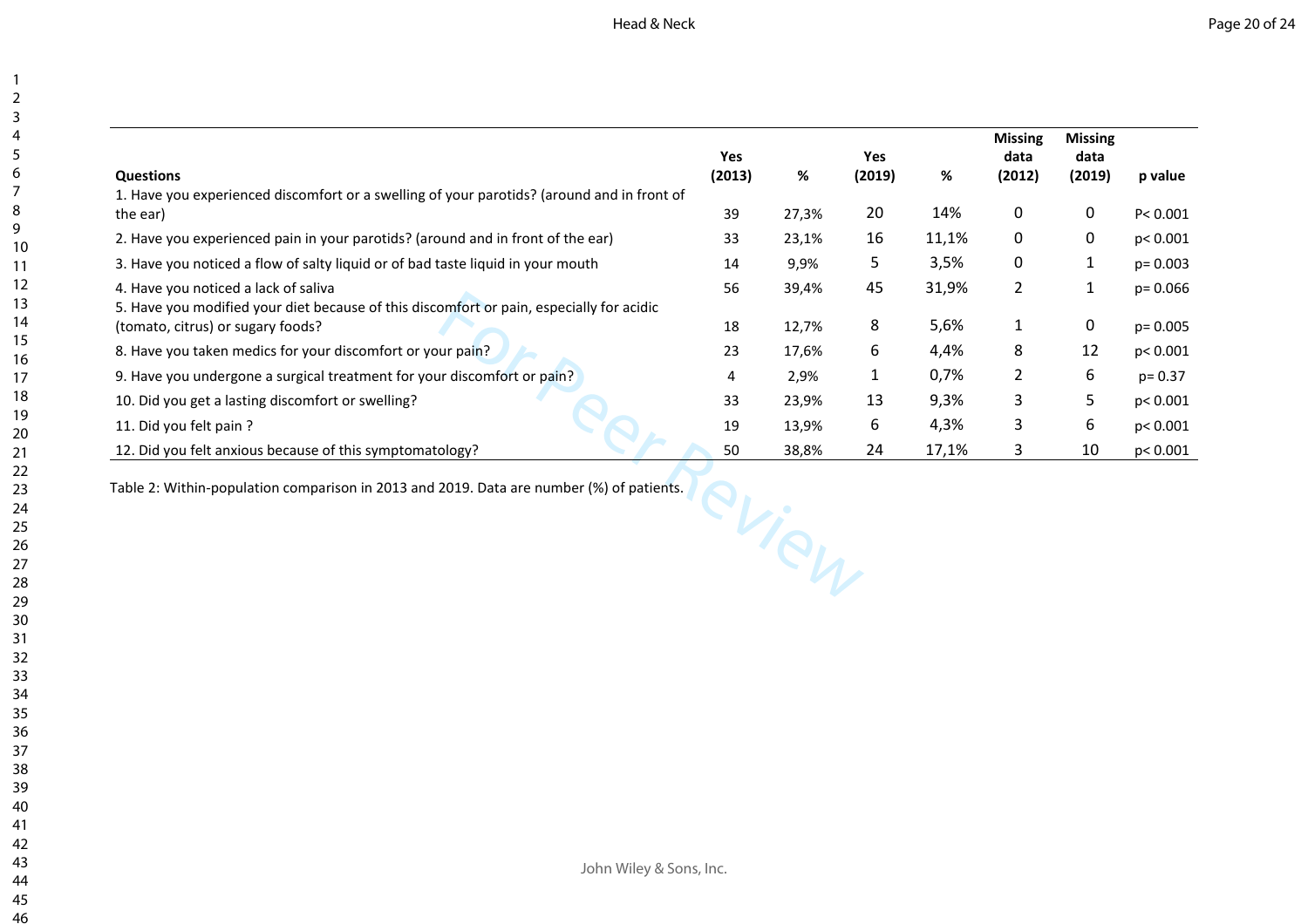$\mathbf{1}$  $\overline{2}$  $\overline{3}$  $\overline{4}$ 

| <b>EVA</b>    | No of patients<br>(2013) | No of patients<br>(2019) |
|---------------|--------------------------|--------------------------|
| 0             | 108                      | 137                      |
| $\mathbf{1}$  | 6                        | 5                        |
| 2             | 8                        | 3                        |
| 3             | 6                        | 2                        |
| 4             | 5                        | $\mathbf{1}$             |
| 5             | 4                        | 2                        |
| 6             | $\overline{2}$           | 1                        |
| 7             | $\overline{2}$           | $\mathbf{1}$             |
| 8             | 4                        | 1                        |
| 9             | $\overline{2}$           | 0                        |
| 10            | 0                        | 0                        |
| Weighted mean | 1,06122449               | 0,300653595              |
|               |                          |                          |

**PRAILLED REVIEW** Table 3: Visual Analogue scores.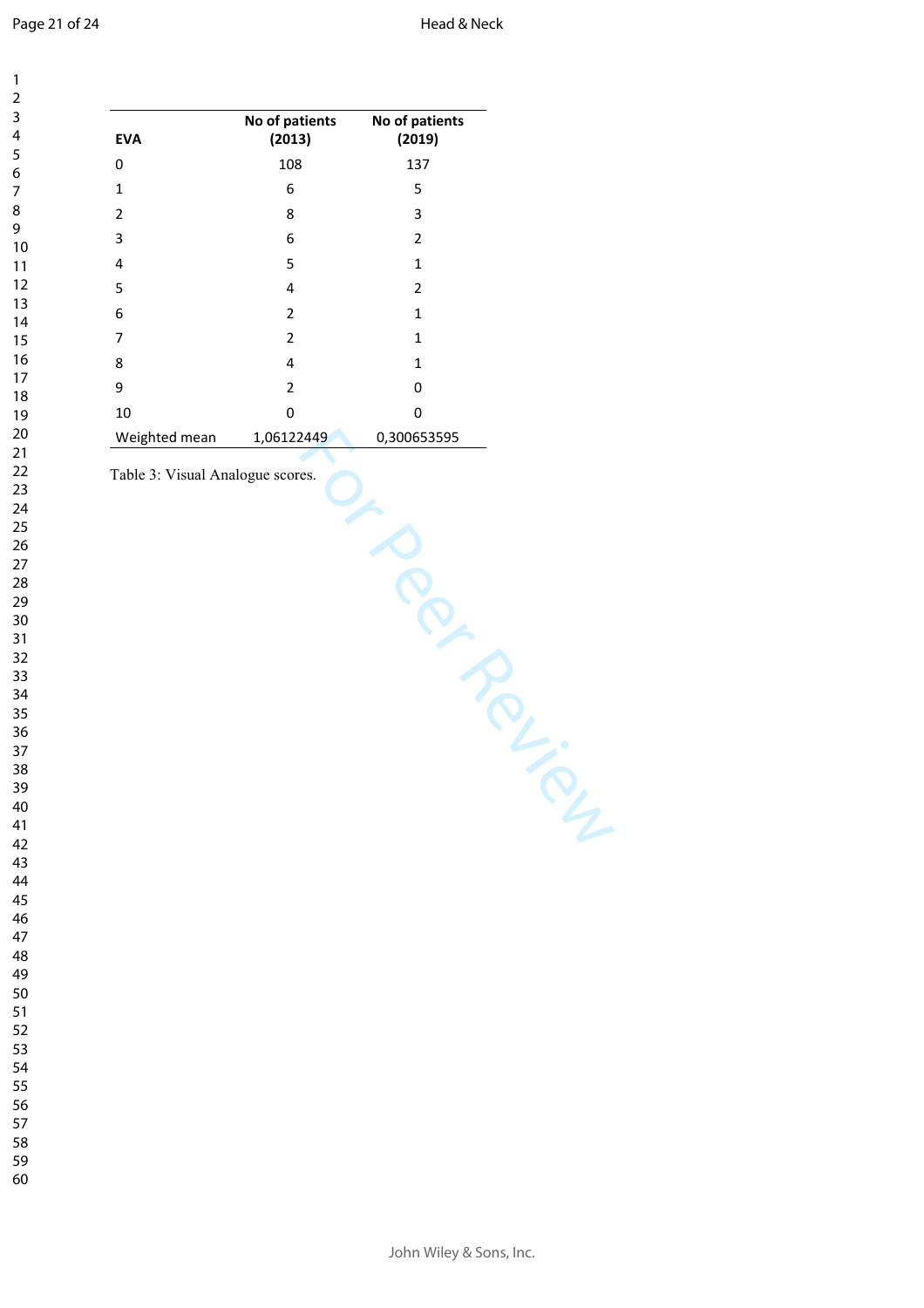|                          | <b>No patients</b> | No patients |
|--------------------------|--------------------|-------------|
| <b>Stress or anxiety</b> | (2013)             | (2019)      |
| 1. Not at all            | 90                 | 129         |
| 2. A little              | 19                 | 13          |
| 3. Moderatly             | 17                 | 8           |
| 4. Much                  | 11                 | 6           |
| 5. Extremely             | 3                  | っ           |
| Weighted mean            | 1.7                | 1,35        |

Table 4: Results of question 12 about anxiety and stress du to  $I^{131}$  therapy

TON PROPILLIPS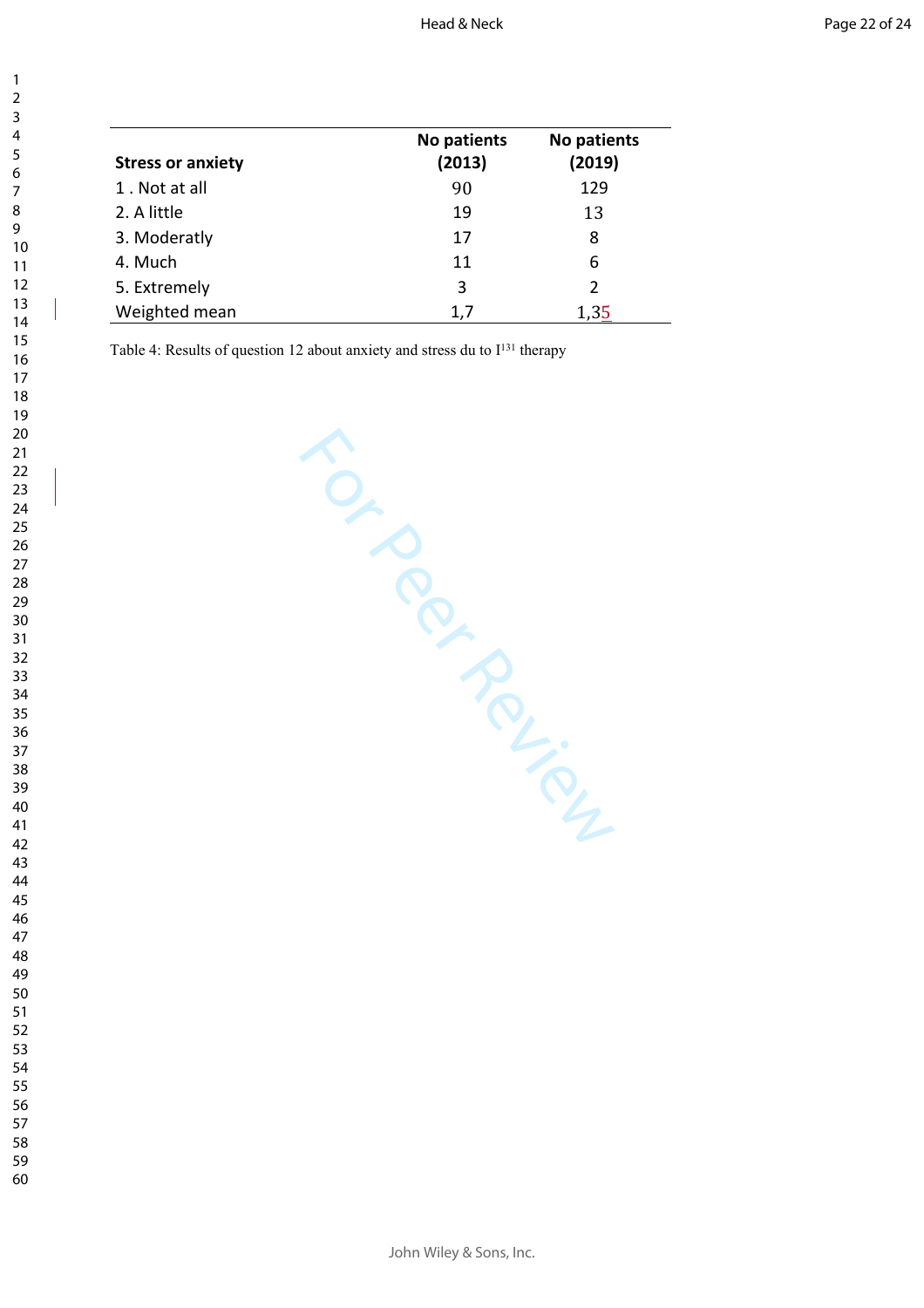$\mathbf{1}$  $\overline{2}$  $\overline{3}$  $\overline{4}$  $\overline{7}$ 

TON PROVISING